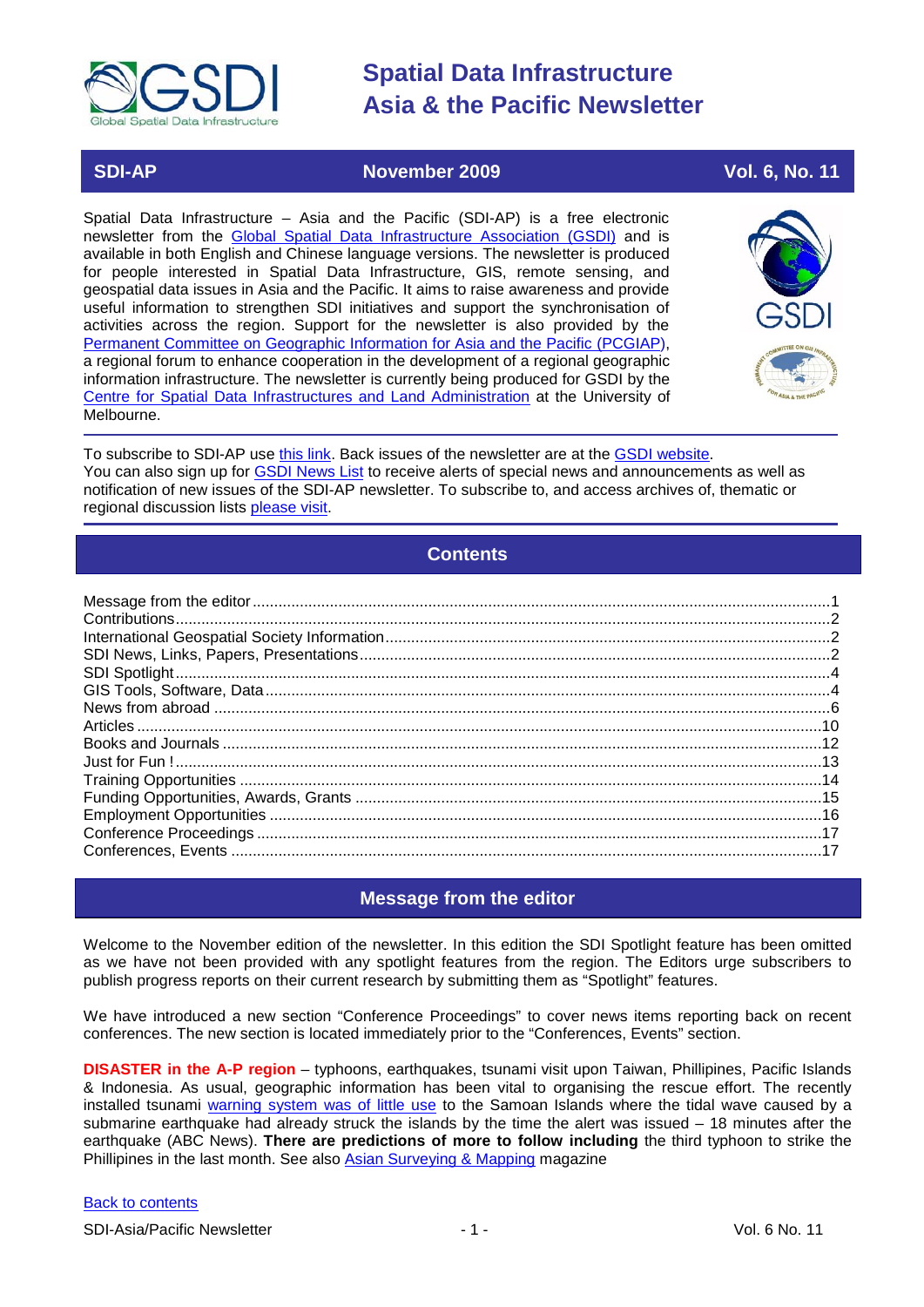

Of further interest to our readers is the [International Geospatial Society](http://www.igeoss.org/) (the individual membership arm of the GSDI Association) which has only recently been formed and is seeking individual members.

If you have news or information related to SDI, GIS, RS or spatial data that you would like to share with the community (e.g. workshop announcements, publications, reports, websites of interest etc.), [kindly send us](mailto:sdi-ap@gsdi.org) the materials by the  $25<sup>th</sup>$  of the each month for your contribution to be included in the next newsletter.

<span id="page-1-0"></span>Malcolm Park and Serryn Eagleson [\(Editors\)](mailto:Editor.SDIAP@gmail.com), at the [Centre for Spatial Data Infrastructures and Land](http://www.csdila.unimelb.edu.au/)  [Administration,](http://www.csdila.unimelb.edu.au/) The University of Melbourne.

# **Contributions**

Thank you to the following people and organisations for their contributions to this issue: Paul Box, Kate Lance, and Baek Wonkug for news feeds, Jeremy Shen & Jeremy Huang for the Chinese translation, and Shivani Lal, *GIS Development*, *Asia Surveying Mapping Magazine* for directly feeding into the newsletter.

### <span id="page-1-1"></span>[Back to contents](#page-0-0)

### **International Geospatial Society Information**

The [International Geospatial Society](http://www.igeoss.org/) is the individual membership arm of the GSDI Association and seeks individuals for membership that have geospatial, SDI, GIS or related professional or specialist interests. The Society intends to engage and enhance communications globally among individuals that are actively involved in promoting, developing, or advancing spatial data infrastructure and related concepts.

The Society is in the formative stage but there are significant benefits to be gained by joining early.

### <span id="page-1-2"></span>[Back to contents](#page-0-0)

### **SDI News, Links, Papers, Presentations**

### **[Whose Public?](http://drjill.net/?p=562)**

"The Need For Spatial Data Infrastructure in a Sea of Data" This blog advocates for consistent data and refers to the recent article by Johnathan Feldman ["How to fix the GIS](http://www.informationweek.com/news/government/policy/showArticle.jhtml?articleID=220301671&subSection=News) Data Mess" which is followed by discussion on the way forward for solving the problems associated with numerous disparate datasets.<br>Source: Professional Geographer website<br>(a website well worth visiting) Source: **[Professional Geographer website](http://drjill.net/?page_id=5)** 

### **Innogistic Launches the Community Map**

Innogistic announces the launch of Community Map a new product designed to facilitate the creation of powerful yet easy to use Public Service web sites. Mapping based web sites give Local Authorities and other public services the ideal platform for sharing information with, and gaining feedback from, the community they serve. Community Map from Innogistic has been developed to make on-line information access and incident reporting a simple, trouble-free experience.

Source: [Geoconnexion](http://www.geoconnexion.com/geo_news_article/INNOGISTIC-LAUNCHES-COMMUNITY-MAP/6771)

### **[China completes 3D map of moon](http://www.china.org.cn/china/news/2009-09/29/content_18623187.htm)**

China has completed a high-resolution, three-dimensional map of the entire surface of the moon, state media reported. After putting its first man into space in 2003 -- only the third nation to do so -- China is aiming to launch an unmanned rover on the moon's surface by 2012 and a manned mission to the moon by around 2020.



The map was made using image data obtained by a camera on China's first lunar probe -- the Chang'e 1 - launched in October 2007.

### [Back to contents](#page-0-0)

SDI-Asia/Pacific Newsletter  $\sim$  2 - 2 - Vol. 6 No. 11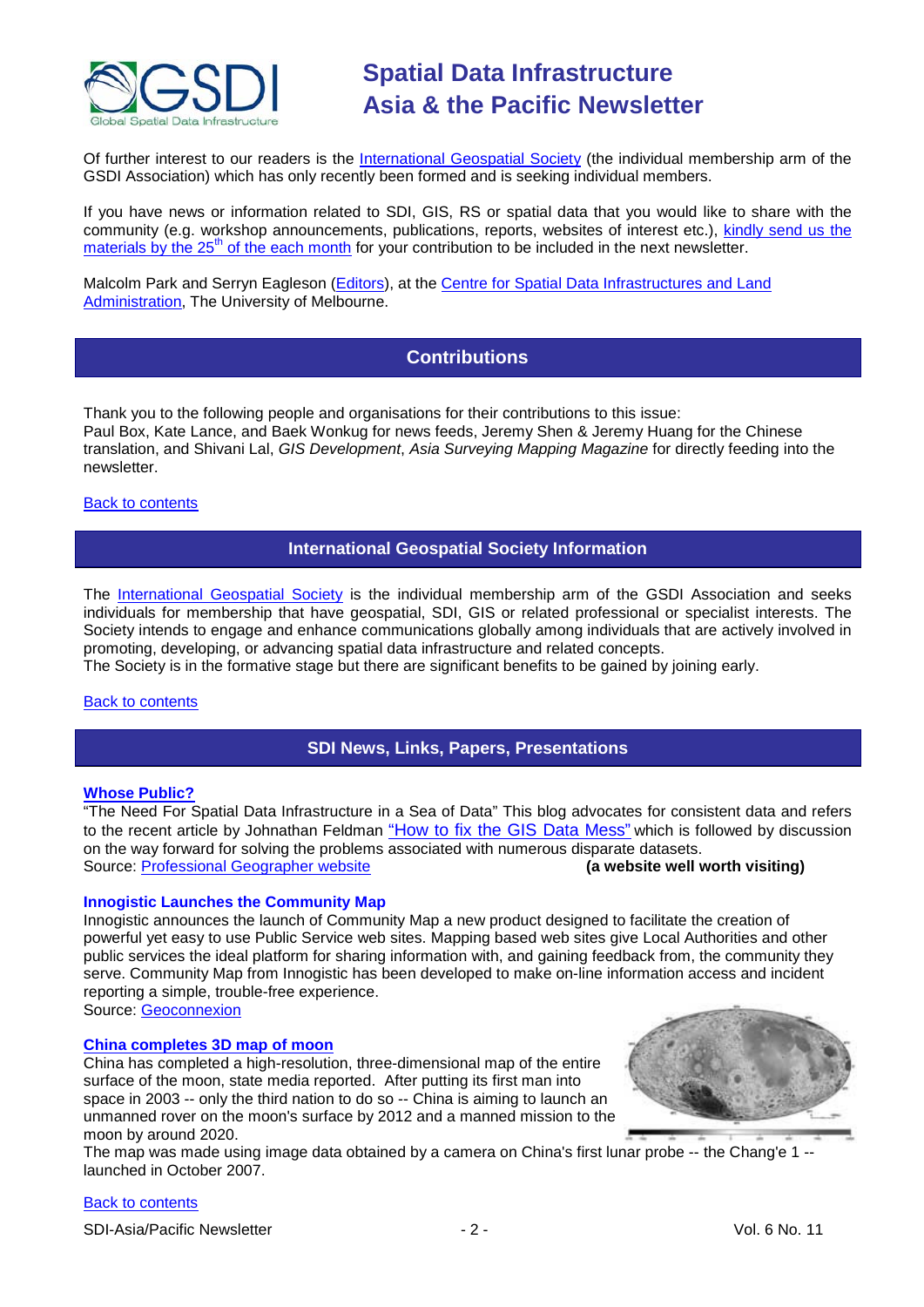

China is one of only a few countries including the United States, Russia, Japan and India to have undertaken a mapping of the moon, according to Chen. Source: [china.org.cn](http://www.china.org.cn/) & [GIS Development](http://www.gisdevelopment.net/news/viewn.asp?id=GIS:N_drxhnoycfp&Ezine=oct0509§ion=News)

### **ESRI Brings GIS to the Public with Mapping for Everyone Web Site**

ESRI has launched a Web site that allows users to create maps for free with simple geographic information system (GIS) tools. Called **[Mapping for Everyone](http://www.esri.com/software/mapping_for_everyone/index.html)**, the Web site includes tools that cover a range of mapping needs, such as embedding an interactive demographic map into a Web site, creating custom applications using Web Mapping APIs, and using a 2D/3D globe viewer on the desktop. Source: ESRI press release

### **Mountain MoU**

On 1 October, the Institute for Global Environmental Strategies (IGES) in Kanagawa, Japan, and the International Centre for Integrated Mountain Development (ICIMOD) in Kathmandu signed a memorandum of understanding to foster collaboration in research on climate change, water, and forestry issues in the Hindu Kush-Himalayan region.

Source: [Asia Surveying and Mapping Magazine](http://www.asmmag.com/news/mountain-mou)

### **Digital Village**

A two-year project to bridge the urban-rural digital divide in China is gathering pace. People have spent RMB124 million (US\$18 million) so far in the creation of the Yunnan Digital Village, an integrated information network that will serve the area's 44 million residents. It will enable information exchange about that will be particularly helpful for farmers.

Source: [Asia Surveying and Mapping Magazine](http://www.asmmag.com/news/digital-village)

### **[Fifty States Next Steps Report](http://www.fgdc.gov/fgdc-news/fifty-states-next-steps-report)**

Over the past five years the Fifty States Initiative has been successful in raising the profile of the NSDI with state and local geospatial stakeholders by catalyzing strategic and business planning. The next steps for the program involve consolidating those gains, supporting the realization of the plans through implementation, and beginning the process of measuring where the nation stands on NSDI development. The thrust of the recommended next steps for the Fifty States Initiative acknowledges that successful statewide strategic planning efforts are winding down and that there needs to be a new focus on assisting states in actualizing the goals identified through strategic planning. The report makes seven specific recommendations. Read the report [here.](http://www.fgdc.gov/policyandplanning/Next_Steps_Report.pdf) (PDF)

Source: Wonkug Baek

### **Request for Assistance from [Melissa Burgess](mailto:melissa.burgess@undp.org)**

#### Dear Colleagues,

The United Nations Development Program - Regional Centre in Bangkok (UNDP-RCB) is managing a project funded by the Government of Japan titled "Better Informed Environmental Decision Making through Integrated Spatial Planning", which is under implementation in the Asia-Pacific Region.

A Toolkit designed to assist governments develop their capacity for Integrated Spatial Planning is being developed as part of this project. This Toolkit comprises a Module on Spatial Data Infrastructure Standards. As an expert in this field, I would very much appreciate your comments on the first draft of the Module on Spatial Data Infrastructure Standards. The topics covered in the Module include:

- o Spatial Planning Applications
- o Geographic Information System
- o Database Management System
- o Web Map Service Servers
- o · File Format Standards
- o · File Organization Standards
- o · File Naming Standards
- o Metadata Standards
- o · Attribute Data Standards
- o · Projection and Datum standards
- o · Quality Standards
- o Positional Accuracy
- o Informational quality

### [Back to contents](#page-0-0)

SDI-Asia/Pacific Newsletter  $\overline{\hspace{1cm}}$  - 3 -  $\overline{\hspace{1cm}}$  -  $\overline{\hspace{1cm}}$  -  $\overline{\hspace{1cm}}$  Vol. 6 No. 11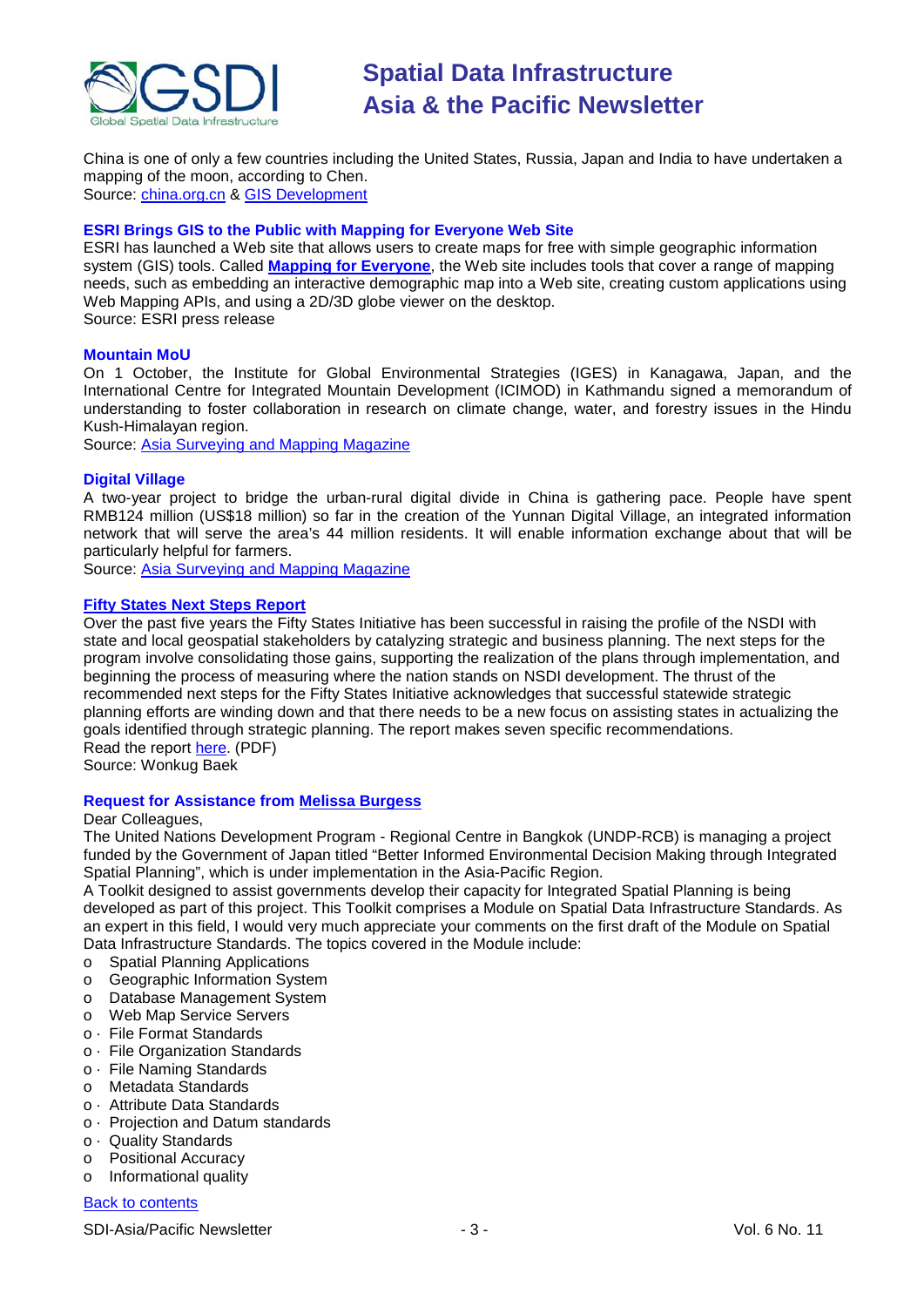

o Map scale o Minimum Mapping Units and Resolution o · References and Further Reading Please feel free to contact me with any questions or comments about the project or the Integrated Spatial Planning Toolkit, your input is much appreciated. Thanking you in advance, [Melissa Burgess](mailto:melissa.burgess@undp.org) Integrated Spatial Planning and Communications Specialist, Environment and Sustainable Development, UNDP Regional Centre in Bangkok GPO Box 618, Bangkok 10501, Thailand Tel: (+66) 2288 2676 Fax: (+66) 2288 3032 < [http://regionalcentrebangkok.undp.or.th](http://regionalcentrebangkok.undp.or.th/) >

<span id="page-3-0"></span>[Back to contents](#page-0-0)

**SDI Spotlight** 

We have not published the "Spotlight" feature this month because we have received no submissions. **The editors are actively soliciting contributions to the monthly "SDI Spotlight" feature for the December and subsequent issues.**

<span id="page-3-1"></span>[Back to contents](#page-0-0)

**GIS Tools, Software, Data**

### **MapFish 1.2 Released**

MapFish is a flexible and complete framework for building rich web-mapping applications. It emphasizes high productivity, and high-quality development. MapFish is compliant with the [Open Geospatial Consortium](http://www.opengeospatial.org/) standards. This is achieved through OpenLayers or GeoExt supporting several OGC norms, like WMS, WFS, WMC, KML, GML etc.. MapFish is open source, and distributed under the [GPLv3](http://www.gnu.org/licenses/gpl-3.0.html) license. Source: [MapFish](http://www.mapfish.org/)

### **[New PROJ 4.7.0 library available](http://gfoss.blogspot.com/2009/09/new-proj-470-library-available.html)**

Frank Warmerdam, project lead, has announced the immediate release of the PROJ 4.7.0 Cartographic Projections library. PROJ 4 is used in many GIS applications including GDAL, GRASS GIS, QGIS, PostGIS, Mapserver, OSGeo4W and others. The project pages are at: <<http://proj.osgeo.org/> > Source: [GFOSS](http://gfoss.blogspot.com/) blog

### **[GIS & RS mapping eye infections in India](http://www.expressbuzz.com/edition/story.aspx?Title=Remote+sensing+and+GIS+mapping+eye+infections&artid=6CwF6RHYmUU=&SectionID=vBlkz7JCFvA=&MainSectionID=fyV9T2jIa4A=&SectionName=EL7znOtxBM3qzgMyXZKtxw==&SEO=)**

A project is underway to map eye infections that cause blindness among children in Pudukottai district of India. Started last year, the three-year initiative is using the GIS through remote sensing to help predict areas where the infection possibly abounds. The project began when Aravind Eye Hospital started to receive several cases of similar eye infections from a belt of villages in the district.

"We took patient data from the hospital and integrated it on to government toposheets and imagery obtained through remote sensing. Using this methodology, we predicted areas where there could be an incidence of the infection,'' said G Vasanthi, lecturer in the physics department of the college and principal investigator of the project.

Source: [The New Indian Express](http://www.expressbuzz.com/edition/default.aspx) & [GIS Development](http://www.gisdevelopment.net/news/viewn.asp?id=GIS:N_fsvrxbehac&Ezine=oct0509§ion=News)

The Carbon Project recently announced a new WFS-T Extender for its **[Gaia Spatial Data Infrastructure \(SDI\)](http://www.thecarbonproject.com/Products/gaia_wfst.php)** platform. The Extender provides powerful and easy-to-use tools to create, edit, or delete data on any vendor's Web Feature Service Transactional (WFS-T). Source: Jeff Harrison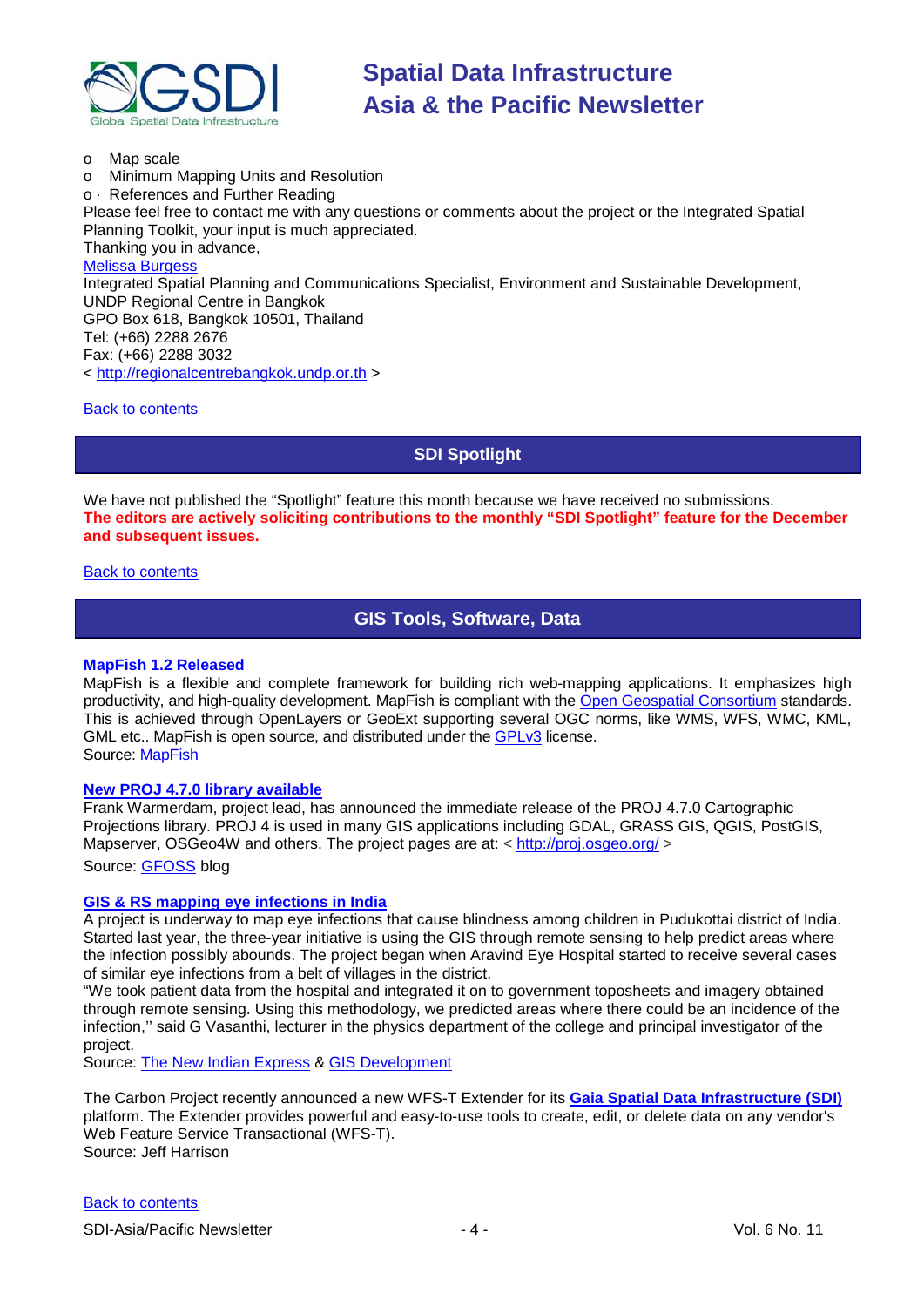

### **[Online atlas to map Indian state's biodiversity](http://www.expressbuzz.com/edition/story.aspx?Title=Online+atlas+to+map+state%E2%80%99s+biodiversity&artid=GDwiwiTF3B4=&SectionID=Qz/kHVp9tEs=&MainSectionID=wIcBMLGbUJI=&SectionName=UOaHCPTTmuP3XGzZRCAUTQ==&SEO=)**

BANGALORE, India: The Karnataka Biodiversity Board (KBB) is preparing an online atlas of the state's biodiversity. The atlas, the first of its kind in the country, will provide information about the diversity of Karnataka's wildlife species and their habitats and help researchers, resource managers, decision-makers and the public. This would help conservation planning and decisionmaking. Source: ExpressBuzz & [GIS News](http://www.gisdevelopment.net/news/viewn.asp?id=GIS:N_kgyqwebvnt&Ezine=oct1209§ion=News)

#### **[Bahrain joins global tracking system](http://www.gpsdaily.com/reports/Bahrain_joins_global_tracking_system_999.html)**

Bahrain has become the first Arab state to tap into a global ship-tracking system that uses GPS and other supporting navigation technologies. The system will allow Bahrain to bolster its coastal security and maritime rescue operations.

It will also be able to better track its own growing fleet of vessels round the globe, within an estimated 1,000 miles of its coastal frontiers. Implementation of the Long Range Identification and Tracking of ships system was deemed obligatory by the International Maritime Organisation, of which Bahrain is a member.

…. Allowing for rapid access of information, the L.R.I.T. system will also afford Bahrain an edge in quickly pinpointing and reaching ships in distress in its waters. Ships within proximity of vessels in distress can also be given instant information on shipping in the region to allow for swifter assistance. Source: [GIS News](http://www.gisdevelopment.net/news/viewn.asp?id=GIS:N_kyavxomszj&Ezine=oct1209§ion=News) & GPS Daily

### **[CTU to track buses through digital map](http://www.expressindia.com/latest-news/ctu-to-track-buses-through-digital-map/521808/)**

Chandigarh, India: The digital map for Chandigarh Administration's project of installing Global Positioning system in Chandigarh Transport Undertaking (CTU) buses and new city police control room has been prepared by the Centre for Computational Engineering in PEC. Through this map, CTU will install GPS system in its buses and keep a track of the buses. The digital map has been made using the satellite imageries and contains all villages, sectors and colonies in the city.

Source: [GIS News](http://www.gisdevelopment.net/news/viewn.asp?id=GIS:N_xlfikvtygc&Ezine=oct1209§ion=News) & ExpressIndia.com

### **Indian Ocean nations to test tsunami warning system**

Eighteen countries around the Indian Ocean Rim will participate in a United Nations-backed tsunami exercise on 14 October to coincide with World Disaster Reduction Day, the first time that the warning system set up following the devastating disaster that struck the region in 2004 will be tested. Source: [afrol News](http://www.afrol.com/articles/34343) & [Vector 1 Media](http://vector1media.com/news/headlines/9431-indian-ocean-nations-to-test-tsunami-warning-system)

### **[Colorado government agency saving \\$100,000 per year by using GPS](http://www.directionsmag.com/press.releases/?duty=Show&id=38584)**

Jefferson County CYF, the division of Children, Youth and Families, a 24/7 investigator of child abuse and neglect allegations, estimates it will save more than \$100,000 annually using TeleNav Track (TM), a cell phonebased GPS navigation and tracking service the organization has deployed to reduce wasted hours and improve employee safety.

Source: Press release published in Directions Magazine

#### **[Oceansat-2 Progress](http://www.asmmag.com/news/oceansat-2-progress)**

Oceansat-2 has begun beaming 'good quality' images, as well as relaying data on sea surface wind speed and direction, according to the Indian Space Research Organisation, which operates the satellite. The 960 kg spacecraft was launched on board the polar satellite launch vehicle (PSLV-C14) from Sriharikota space port on 23 September.

Source: Asian surveying & Mapping

#### **[Suite of GIS software tools unveiled](http://www.gisdevelopment.net/news/viewn.asp?id=GIS:N_xgmfaktrlq)**

docSTAR has joined forces with Fountains Spatial. The team has produced a suite of GIS software tools called docSTAR MapConnect.

docSTAR MapConnect combines the power of the ESRI ArcGIS architecture with docSTAR's document management software. MapConnect is designed to enhance GIS applications by associating documents with geospatial features; thus it enables users to instantly access and process documents. The result is significant savings of time, resources and tax dollars.

Source: GIS Development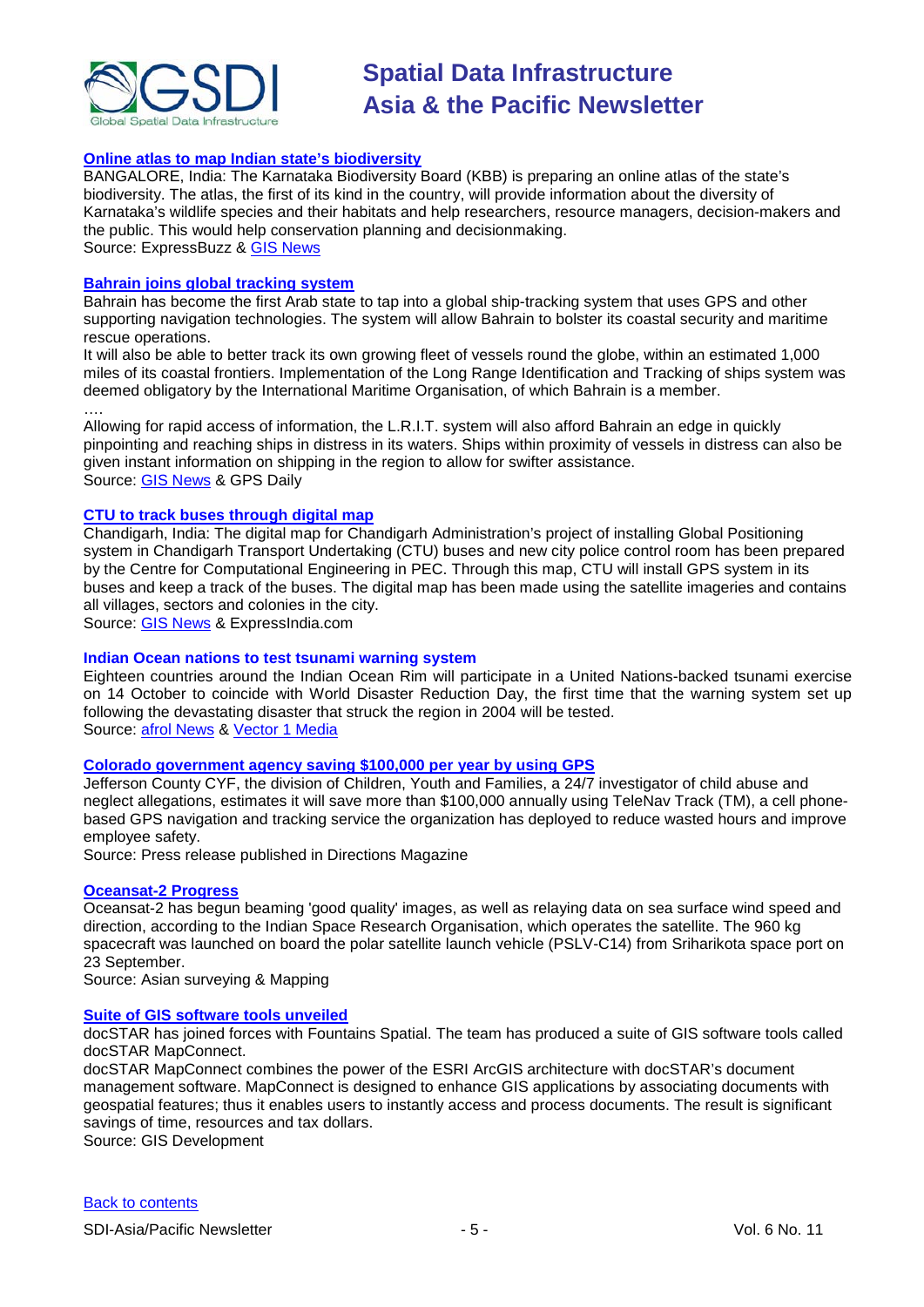

### **Planning ahead of disasters with GIS**

The two powerful typhoons that ravaged the Philippines have highlighted the need for a common data base for the local and national-level government agencies that would include, among others, information to facilitate the coordination of relief efforts.

**UPDATE** – (22 October): a third typhoon of greater destructive force is now bearing down on the Phillipines. Source: [GIS News](http://www.gisdevelopment.net/news/viewn.asp?id=GIS:N_htfrgoaine) and [Inquirer.net.](http://newsinfo.inquirer.net/breakingnews/nation/view/20091012-229676/Planning-ahead-of-disasters-with-GIS)

### **US scientists to map Ganga stretch in Bihar, India**

Scientists from the United States would work with the researchers of Tilka Manjhi Bhagalpur University (TNBU) to analyse the quality of water of river Ganga and prepare a map of riverbed through Global Positioning System (GPS). The Inland Waterways Authority of India will lend support to the effort with a well equipped vessel to aid the research, between October 21 and 31.

According to Dr Sunil Choudhar, leader of the six-member TNBU team, the School of Natural Resources and Environment of Michigan University would provide a specially developed computer programme and Doppler machines to study a 250-km stretch between Kahalgaon in Bhagalpur and Patna. The scientists from United States have shown interest in Ganga.

The team from the US will be led by Dr Mike Wiley and includes the noted specialist on Zooplankton, Dr Umair, who will also train TNBU scientists to carry on deeper investigations. The three hills situated in the river near Kahalgaon will be a centre of attraction. The scientists hope that some newer forms of life could be uncovered in the process of the research. Geo-mapping of the riverbed around these hills may also help discover as yet unknown causes of floods and also hideouts of bigger forms of aquatic life like dolphins. Source: [GIS News](http://www.gisdevelopment.net/news/viewn.asp?id=GIS:N_yiobazgxju&Ezine=oct1909§ion=News)

Google has launched a new tool **Building Maker**, a way to create geo-located 3D models of buildings for Google Earth. Building Maker is a tool designed to make it possible for anyone with a web-browser to make high quality, photo-textured 3D models. Here's how it works: Users can build and construct a model of it by using aerial photos and 3D shapes provided by Google. When Users are finished with it, Google Earth team will examine the 3D model and if they approve it, they will add the model to the 3D building layers in Google Earth. For more information see:<http://sketchup.google.com/3dwh/buildingmaker.html>



**[GIS Day 2009](http://www.gisday.com/)** will take place on Wednesday, November 18, during the National Geographic Society's Geography Awareness Week, November 15-21. Geography Awareness Week has been held the third week of November since 1987. The purpose of Geography Awareness Week is to promote geographic education in schools and among the public. Geography Awareness Week was established in 1987 when U.S.

President Ronald Reagan signed legislation that established the third week in November as Geography Awareness Week. Geography Awareness Week is sponsored by the National Geographic Society and other geographic organizations at the national, state, and local level.

My Wonderful World's [Geography Awareness Week site](http://www.mywonderfulworld.org/gaw.html) provides information about Geography Awareness Week to the public while the National Geographic Society's [Geography Action website](http://www.nationalgeographic.com/geography-action/index.html) serves to provide resources for educators about Geography Awareness Week. Thanks to Wonkug Baek for this item

### **[NY State Proposing Laws to Restrict Trucker Use of GPS](http://apb.directionsmag.com/archives/6634-NY-State-Proposing-Laws-to-Restrict-Trucker-Use-of-GPS.html)**

New York State just doesn't want truckers using products which route the vehicles on inappropriate routes that bring them into restricted areas, for example bringing hazards into residential areas or sending trucks on collision courses with low bridges. Penalties could include jail time or truck confiscation. New York state cites more than 1,400 bridge strikes in the past 15 years with 46 in suburban Westchester County in 2009. **Editor's comment:** The truck drivers do not need GPS to choose inappropriate routes. A truck driver without GPS can still choose to drive into residential areas or under low bridges. Source: Directions Magazine blog

### <span id="page-5-0"></span>[Back to contents](#page-0-0)

### **News from abroad**

*"This section has been included to highlight some of the developments happening outside the region which demonstrate SDI in action.*

### [Back to contents](#page-0-0)

SDI-Asia/Pacific Newsletter  $\overline{6}$  - 6 -  $\overline{8}$  -  $\overline{9}$  -  $\overline{9}$  -  $\overline{9}$  -  $\overline{9}$  Vol. 6 No. 11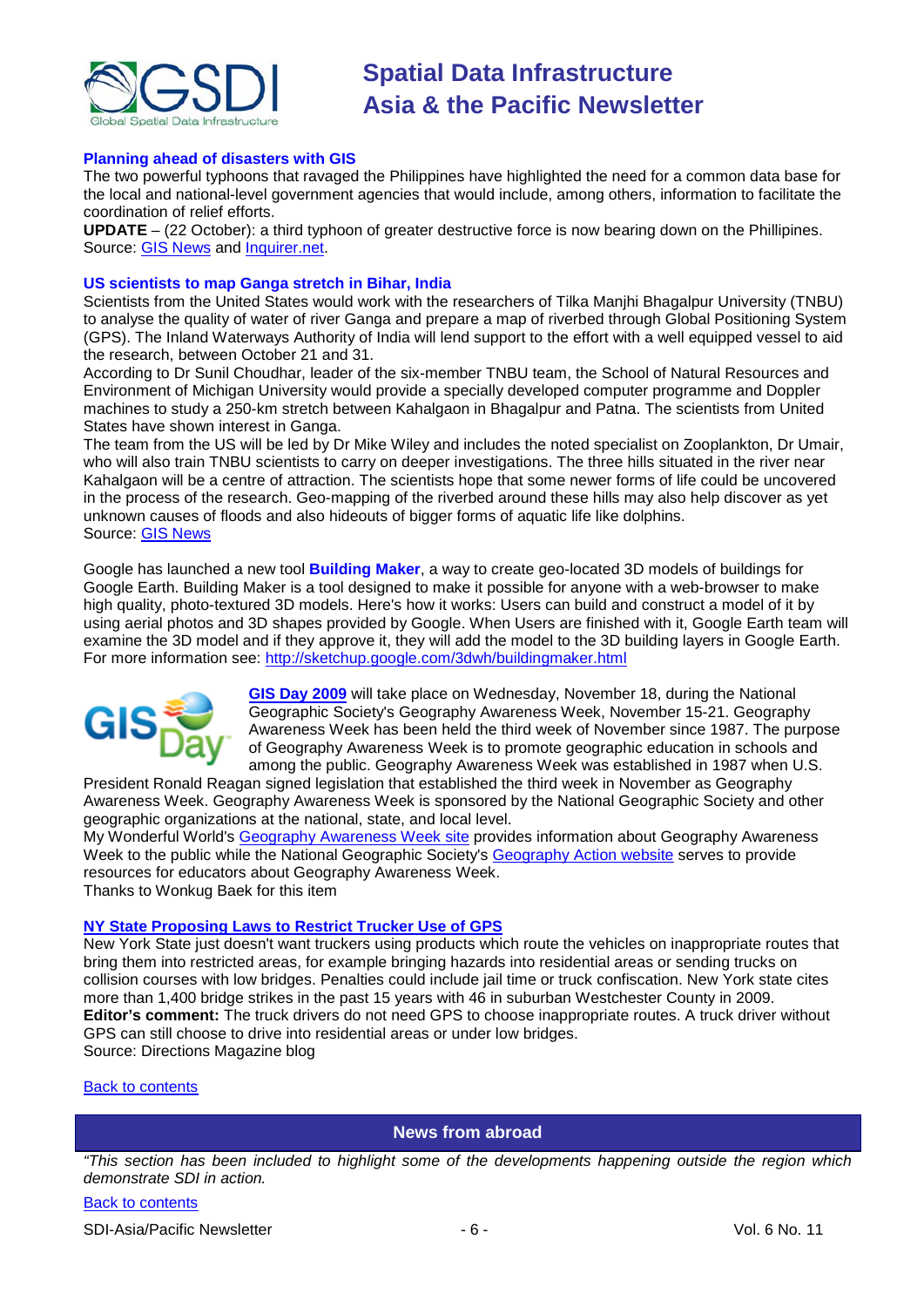

### **[Regional workshop marks the end of the SMAS project \(](http://www.oss-online.org/index.php?option=com_content&task=view&id=910&Itemid=643)Report)**

The project aiming to establish a [Maghreb-wide system for early warning to drought](http://www.oss-online.org/index.php?option=com_content&task=view&id=233&Itemid=521) (Système maghrébin d'alerte précoce à la sécheresse, SMAS), coordinated by OSS and implemented in Algeria, Morocco and Tunisia, has ended with a final workshop which took place on 17-19 August 2009 in Tunis.

Representatives of eight partner institutions took part in the closing workshop which was convened to collectively take stock of the project's outputs and to explore avenues for the project's achievements to be extended to other countries across the circum-Saharan region (North Africa and the Sahel).

On the first day of the workshop, participants discussed the findings of a study of the structural vulnerability to drought in the three countries concerned by the project. The discussion touched on several themes including the concepts and methodologies used as well as the biophysical and socioeconomic factors considered in assessing vulnerability. The second day saw a hands-on training in drawing up maps of structural vulnerability. This was a highly useful exercise for participants who apprehended constraints and technical difficulties and acquainted themselves with the required tools. On the third day, participants dwelled on the project's achievements and discussed ways of maintaining the outputs. Source: Kate Lance

# **Recovery.gov relaunched with data on maps (USA)**

Recovery.gov, the USA government's official Web site for tracking federal stimulus spending, relaunched with a trove of new data that lets visitors see -- literally -- where the money is going by navigating through a series of maps. The site is managed by The Recovery Accountability and Transparency Board (RATB), which was created by the American Recovery and Reinvestment Act of 2009 to provide transparency in reporting how stimulus funds are used.

Source: [GIS News](http://www.gisdevelopment.net/news/viewn.asp?id=GIS:N_apjudtkznl&Ezine=oct0509§ion=News)

### **[Intermap announces the release elevation shaded imagery for Germany](http://www.gpsworld.com/gis/news/intermap-announces-release-elevation-shaded-imagery-germany-8942)**

Intermap Technologies today announced at INTERGEO 2009 the release of the Company's new **elevation shaded image** (ESI) product for Germany. Intermap has partnered with GeoContent GmbH, a provider in Germany of aerial photography and geospatial information, to create the high-resolution ESI product. The Company said the ESI product for Germany combines the characteristics of GeoContent's optical images with the high-resolution shaded relief of Intermap's NEXTMap digital elevation data. The result is a topographic visualization that's ideal for manufacturers of personal navigation devices, in-dash navigation systems, and other applications benefiting from advanced visualization images.

"Users of navigation devices and systems employing our ESI product will be able to identify their current location and how to get to their desired destination much more quickly, reliably, and intuitively than with traditional maps or shaded relief products," said Tony Brown, vice president of data products for Intermap Technologies. "The 1-meter vertical accuracy of our underlying NEXTMap elevation data enables an extraordinary experience – whether it's a hike in the Bavarian Alps or a drive on the Autobahn – that can't be duplicated with less-precise map data."

The Company stated that ESIs will ultimately be created for every NEXTMap coverage area, including all of Western Europe and the United States.

Source: GPS World

### **Maps for the colour-blind are a real eye opener**

For many people map reading can be a struggle, but for the hundreds of thousands that are colour-blind it can be an even more arduous experience.

The traditional rainbow of cartographic colours – green for grass-land and trees, red for main roads and public footpaths, and blue for motorways and rivers – can become indistinguishable, therefore making map reading extremely difficult.

Help may be on the way though, thanks to a new product from mapping agency Ordnance Survey that can be specifically styled to make mapping easier on the colour-blind eye.

Paul Beauchamp, Ordnance Survey spokesman, comments: "Cartography is a fine art, but the colours that have become so familiar to most of us are actually among the worst possible choices for those with colour blindness. By using our new mapping product, called OS VectorMap Local, councils and businesses will be able to create styles especially for colour-blind people that we hope will make life easier."

Colour vision deficiency can have an impact on many everyday tasks that most people take for granted – from reading maps, using the Internet and rewiring a plug to knowing when traffic lights change. It can even affect career choices, with pilots and coastguards requiring excellent colour vision.

### [Back to contents](#page-0-0)

SDI-Asia/Pacific Newsletter  $\overline{7}$  - 7 -  $\overline{7}$  -  $\overline{7}$  -  $\overline{9}$  Vol. 6 No. 11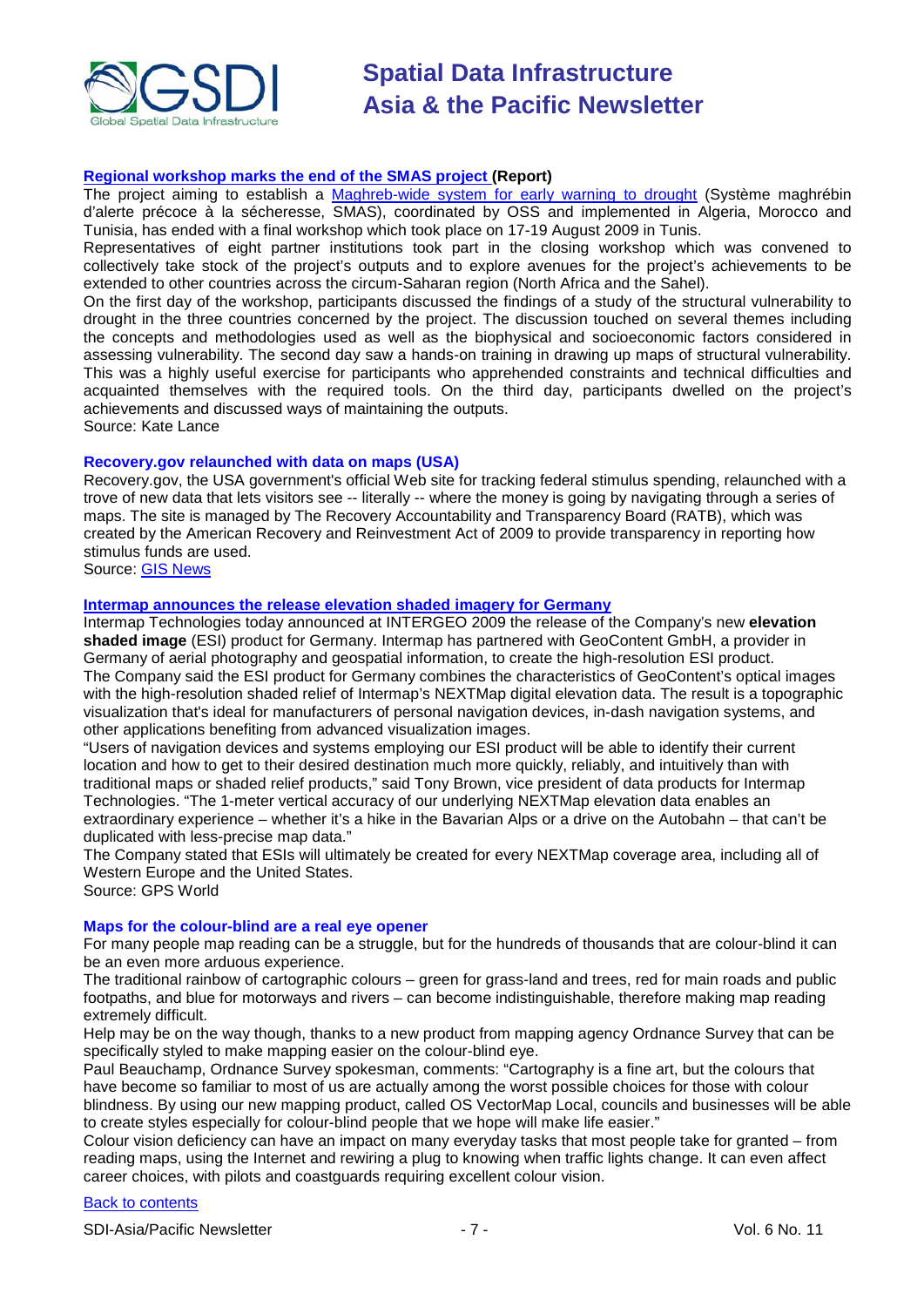

Source: [Ordnance Survey](http://www.ordnancesurvey.co.uk/oswebsite/) press release

### **OUACHITA PARISH, LA PARCEL RECTIFICATION PROJECT**

Pixxures, Inc., a Division of XēDAR Corporation, a leading provider of critical infrastructure geospatial services including data acquisition, processing, image analysis, data storage and Web services, has completed a parcel rectification project for Ouachita Parish, LA.

Ouachita Parish is approximately 611 sq miles, and is located at the hub of northeast Louisiana. The Ouachita Parish Assessor's Office maintains their data in a Geodatabase comprising multiple related annotation layers, polyline layers, and polygon layers. Due to budget constraints, the Parish's original data layers were built on digitized U.S. Geological Survey Quadrangle Sheets. Since the digitized quadrangle sheets were not very accurate, the resulting data sets were not accurate as well. "Once we placed our data layers on accurate imagery, we could see the magnitude of the problem we were facing," said Morgan Herring, IT Director for the Ouachita Parish Assessor's Office. "In certain areas, we were unable to locate properties and measure improvements because of the discrepancies between the data layers and the imagery," added Herring. Source: Pixxures Press release & [Directions Magazine](http://www.directionsmag.com/press.releases/?duty=Show&id=38398)

### **[Ordnance Survey 3D map of Bournemouth 'is most detailed ever'](http://www.telegraph.co.uk/news/uknews/6308577/Ordnance-Survey-3D-map-of-Bournemouth-is-most-detailed-ever.html)**

The UK seaside town of Bournemouth has been recreated in extraordinary three-dimensional detail by Ordnance Survey, as part of a pilot scheme for a new generation of maps.

The national agency used state-of-the-art laser technology and aerial imagery to create what it claims is one of the most accurate maps ever produced.

Bournemouth's attractions – including the pier, seafront and conference centre – are portrayed in lifelike detail in a video posted on YouTube showcasing the new technique.

Ordnance Survey says that the results are substantially more accurate than the 3D maps available through online applications such as **[Google](http://www.telegraph.co.uk/technology/google/)** Earth and Microsoft Virtual Earth, and will revolutionise the way it charts the British Isles.

Source: Telegraph.co.uk & [Vector 1 Media](http://vector1media.com/news/headlines/9453-ordnance-survey-3d-map-of-bournemouth-is-most-detailed-ever) & see [GIS Development](http://www.gisdevelopment.net/ezine/weekly/imgoftheweekoct1909.htm) "Image of the Week"

### **[GPS in the Snow](http://apb.directionsmag.com/archives/6555-GPS-in-the-Snow.html)**

Recall that one of the errors in GPS is called "mulitipath error" - that's when the signal from the GPS satellite bounces off something before it gets to the receiver, making its path artificially "longer." Its noise for most applications, but in fact is valuable in ... wait for it... measuring snow depth. Researchers at the University of Colorado, Boulder, looking to learn about the impact of soil moisture on the echoes found their experiment in the middle of a snow storm. That lead to a startling realization: "The snow slowed the reflected GPS signals, and the delay corresponded to the snow's depth..." That in turn led to a method to accurately measure snow fall in real time. The team's paper, in [Geophysical Research Letters](http://www.agu.org/pubs/crossref/2009/2009GL039430.shtml) appeared this month. Source: Directions Magazine blog

### **[Forest monitoring help mitigate climate change](http://www.fao.org/news/story/en/item/36408/icode/)**

Free and ready-to-use high-resolution satellite data is now available to monitor forests and help reduce emissions from deforestation and forest degradation. The monitoring system has been launched by FAO and other partners as part of the Global Forest Resources Assessment. Source: [GIS News](http://www.gisdevelopment.net/news/viewn.asp?id=GIS:N_mpjxbyegsu) & UN FAO

### **Don't forget to read the footnotes**

The following is extracted from DigitalGlobe's [press release](http://media.digitalglobe.com/index.php?s=43&item=184) announcing the availability of the first WorldView-2 images:

WorldView-2 collects multispectral imagery at 1.8 meter resolution and panchromatic imagery at 0.46 meters.[1] The additional multispectral band capability supports improved levels of feature identification and extraction and more accurately reflects the world's natural color.

**Now for the kicker!** Here is footnote [1]:

[1] Due to current U.S. government restrictions. all imagery will be re-sampled to 2.0 meter multispectral and 0.50 meter panchromatic resolution unless the U.S. government has granted a customer specific waiver of the restriction.

### **[Arctic Ice Thins](http://www.asmmag.com/news/arctic-ice-thins)**

New data released by the Catlin Arctic Survey and World Wildlife Fund supports the view that within a decade the Arctic Ocean will be routinely free of ice during summer.

### [Back to contents](#page-0-0)

SDI-Asia/Pacific Newsletter  $\overline{\hspace{1cm}}$  - 8 -  $\overline{\hspace{1cm}}$  - 8 - Vol. 6 No. 11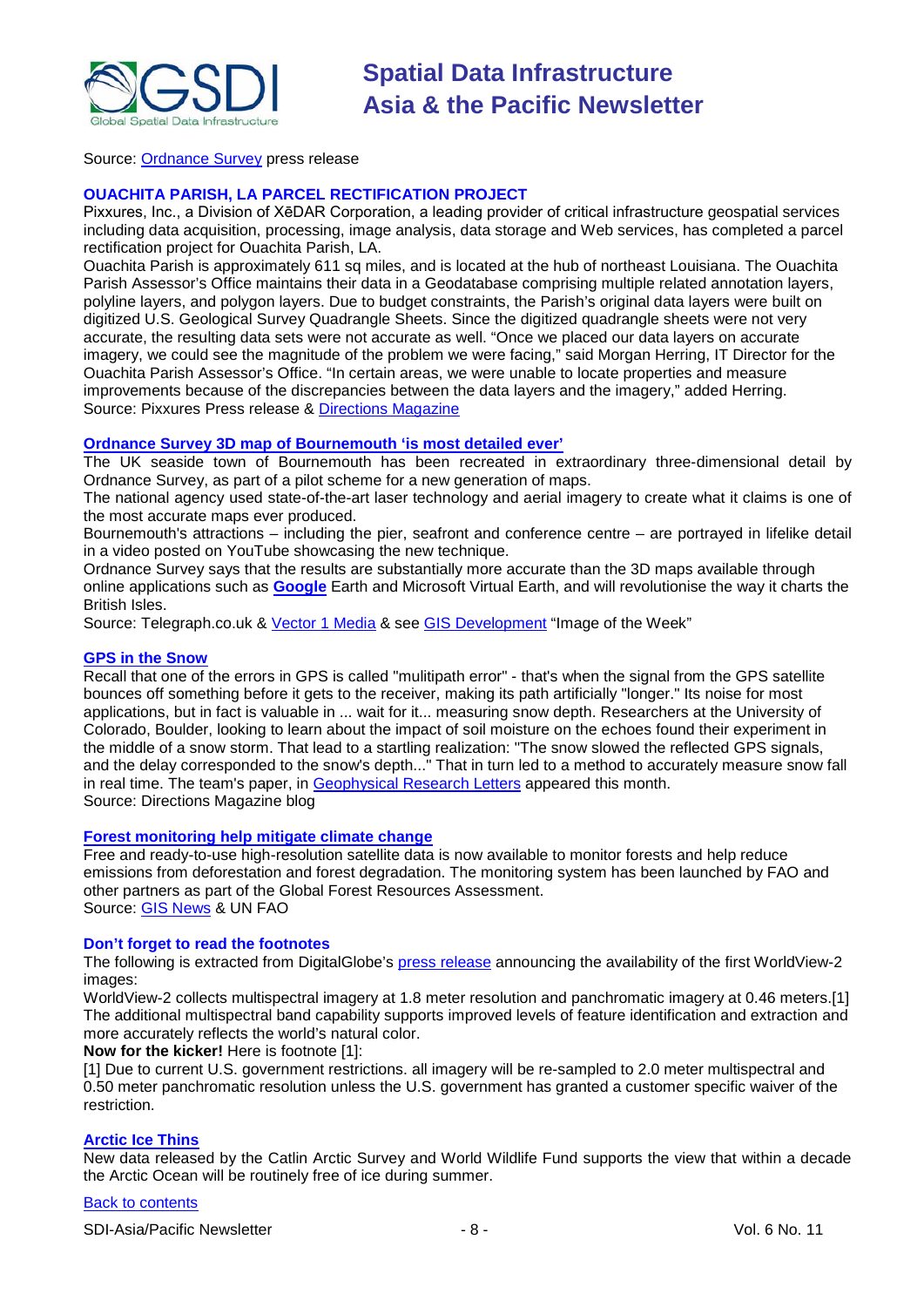

### Source: [Asian Surveying & Mapping Magazine](http://www.asmmag.com/news/arctic-ice-thins)

### **[Bluesky Launches Thermal Web Mapping Tool](http://www.vector1media.com/news/top-stories/53-corporate-news/9639-bluesky-launches-thermal-web-mapping-tool)**

UK aerial survey company Bluesky has launched an easy-to-use property heat loss mapper to help Local Authorities view thermal data collected during airborne thermal imaging surveys. The HELIOS (Heat Loss Investigation System) web based reporting tool, developed by Manchester Geomatics, will help energy and environment teams understand the results of thermal surveys and allow cross referencing of data with other information.

Source: Vector 1 Media

### **Where is the United States Stimulus money going?**

The United States Recovery Accountability and Transparency Board recently launched the redesigned Recovery.gov Web site with a new interactive Web map based on geographic information system (GIS). This dynamic map shows you where the Recovery Act money is going and who is getting it. On the [web page,](http://www.recovery.gov/Transparency/Pages/home.aspx) use the controls along the top to choose which geographic area you would like to view. The expandable navigation on the right side allows you to refine your display options for recipients. Click on a recipient dot and view more information. Moving forward, the map will continue to show updated spending information to facilitate the transparency and accountability the legislation requires.

Thanks to Wonkug Baek for this item

### **US Seeks Proposals to Build the NSDI**

U.S. Geological Survey (USGS) and the Federal Geographic Data Committee (FGDC) formally announced their request for proposals to support the 2010 National Spatial Data Infrastructure (NSDI) Cooperative Agreements Program (CAP). With over \$1.3 million spread across seven categories, the 2010 NSDI CAP will award an estimated 31 innovative projects in the geospatial data community. The goals of the awarded projects will be to develop partnerships and to build new and improve existing geospatial infrastructure necessary to effectively discover, access, share, manage and use geospatial assets.

In 2009, NSDI CAP awarded a total of 25 projects, totaling close to \$1.3 million. One of the 2009 categories is helping States develop strategic and business plans that will support the coordination of programs, policies, technologies, and resources related to all aspects of geospatialinformation. See the full list of the [2009 NSDI](http://www.fgdc.gov/grants/2009CAP/2009CAPDescriptions)  [CAP projects](http://www.fgdc.gov/grants/2009CAP/2009CAPDescriptions) online. For [more information.](http://www.usgs.gov/newsroom/article.asp?ID=2331)

Thanks to Wonkug Baek for this item

### **[Forest monitoring help mitigate climate change](http://www.gisdevelopment.net/news/viewn.asp?id=GIS:N_mpjxbyegsu&Ezine=oct2609§ion=News)**

For the first time worldwide, free and ready-to-use high-resolution satellite data is now available to monitor forests and help reduce emissions from deforestation and forest degradation. The monitoring system has been launched by FAO and other partners as part of the Global Forest Resources Assessment. Source: GIS News

### **See also [Google to monitor deforestation](http://www.gisdevelopment.net/news/viewn.asp?id=GIS:N_zxyusdgnlr&Ezine=oct2609§ion=News)**

Google is joining forces with space agencies around the world and the conservation organization Group on Earth Observations (GEO) to monitor deforestation rates using satellite imagery. Among the space agencies working on the program are NASA, the ESA, and the national space agencies of Japan, Germany, Italy, India, and Brazil.

Source: GIS News

### **[Nigerian analogue maps converted digital](http://www.gisdevelopment.net/news/viewn.asp?id=GIS:N_zjfhrpkody)**

Office of the Surveyor-General of the Federation (SGoF) declared that the agency has successfully converted the country's map from analogue form to digital format. Source: GIS News

### **[SeaZone maps route for Crossrail waste \(United Kingdom\)](http://www.gisdevelopment.net/news/viewn.asp?id=GIS:N_takzrngmhj&Ezine=oct2609§ion=News)**

Crossrail has used detailed mapping of the Thames estuary from SeaZone to identify a safe and effective route for the transportation of waste material generated in the construction of a new railway for London and the south east of England. As the largest civil engineering project in Europe the construction will generate 7.3 million cubic metres of surplus material.

Source: GIS News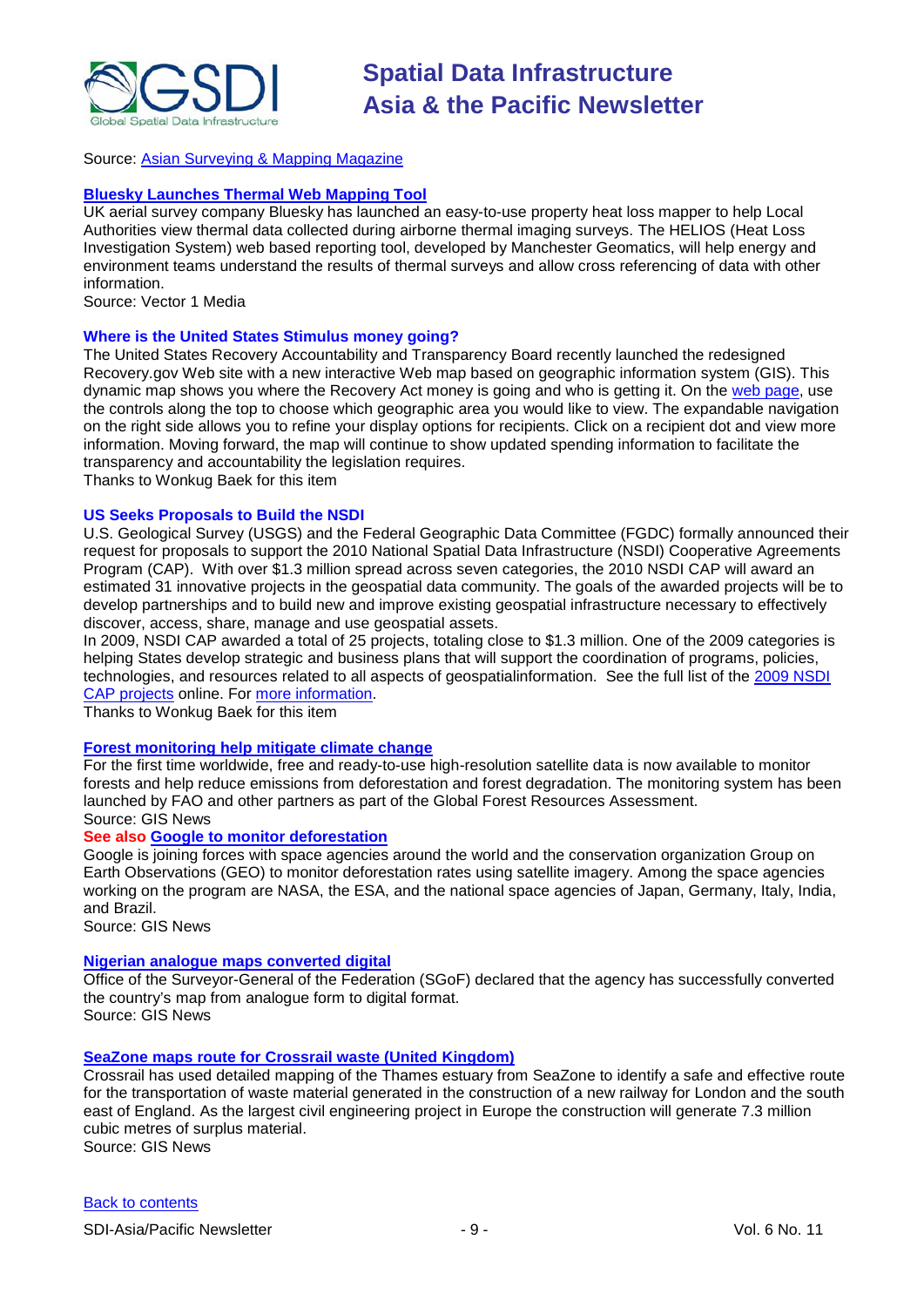

### **[Google to map USA university campuses](http://www.gisdevelopment.net/news/viewn.asp?id=GIS:N_nxystufvbc&Ezine=oct2609§ion=News)**

Navigating the 1,000 square feet of campus can be a daunting task, and differentiating between the almost 130 buildings can be even more confusing. The interactive maps include buildings around campus, as well as their addresses and phone numbers. The street view feature also shows a picture of the building. Source: GIS News

#### **[India to launch satellites to study climate change](http://www.gisdevelopment.net/news/viewn.asp?id=GIS:N_wmgqfhtrux&Ezine=oct2609§ion=News)**

India will soon join a select space club by launching two dedicated satellites in polar orbit to study climate change through atmospheric research and detection of greenhouse gases

### **ALSO: [India offers to share satellite data with ASEAN countries](http://www.gisdevelopment.net/news/viewn.asp?id=GIS:N_blcfzhtoix&Ezine=oct2609§ion=News)**

India offered to help South East Asian nations in management of natural disasters by sharing satellite data for the region and launch small satellites built by them.

Source: GIS News and [SpaceMart.com](http://www.spacemart.com/reports/India_Offers_To_Share_Satellite_Data_With_ASEAN_Countries_999.html)

### **[LROSS and the Search for Lunar Water](http://asmmag.com/features/lross-and-the-search-for-lunar-water)**

NASA's LCROSS mission to the moon last week will have entertained remote sensors. It was an exhibition of high speed remote sensing as much as anything else. Typically, space sensors last for years – and scientists and engineers spend months calibrating and testing before the instruments go into service. But in this case, the instruments only had a few seconds to capture the data. Source: Asian Surveying & Mapping magazine



### **H1N1 Influenza Maps**

There are H1N1 flu maps showing the current outbreak and vaccine shortage.

[FluTracker map](http://flutracker.rhizalabs.com/) is tracking the progress of H1N1 flu. This map and the data behind it were compiled by Dr. Henry Niman, a biomedical researcher in Pittsburgh, Pennsylvania, using technology provided by Rhiza Labs and [Google.](http://maps.google.com/maps/ms?ie=UTF8&hl=en&msa=0&msid=100722445725285272419.00047672c20931d4ce61e&ll=45.274886,-79.189453&spn=40.814769,99.404297&source=embed) The map is compiled using data from official sources, news reports and user-contributions and updated multiple times per day.

[H1N1 vaccine map](http://www.associatedcontent.com/topic/124138/h1n1_virus.html) shows you how many doses of the vaccine were shipped to each state in USA. The data on the map shows the total population, how many doses have been distributed and shows the percentage of those who are under age 14.

Thanks to Wonkug Baek



### **Mapping — Air Quality in Germany**

The **[German Environment Agency](http://www.umweltbundesamt.de/uba-info-presse-e/2009/pe09-069_new_maps_on_air_quality.htm)** publishes air quality data for the entire country. The information is compiled in a #GIS and made available online for use. Measured values include particulates, nitrogen dioxide and ozone. Source: [V1 Media](http://www.vector1media.com/vectorone/?p=3934)

<span id="page-9-0"></span>**Spatialepidemiology.net** provides a map-based interface for the display and analysis of infectious disease



epidemiological data, including molecular data, utilising Google Maps and Google Earth. Mashing together genetic and epidemiological data, utilising the mapping tools provided by Google, is providing an important new way of analysing and displaying epidemiological data. This approach is likely to grow as Google Maps and Google Earth are free resources, which can readily be linked to epidemiological data and analysis programs via a simple to use and intuitive web interface.

Source: [V1 Media](http://www.vector1media.com/resources/newsletter/9304-v1-newsletter-vol-3-issue-39)

### **Articles**

### **[Commonwealth Games 2010: Integrated approach for security](http://www.gisdevelopment.net/magazine/global/2009/September/26.htm)** by [Nitin Arora](mailto:nitinarora0135@yahoo.co.in) & [Prof. \(Mrs.\) Amarjeet Kaur](mailto:amarjeet@ipu.edu) The city of New Delhi is home to around 14 million people. It will host the Commonwealth (CW) Games in 2010. To gear up for this mega event, the city is undergoing a major overhaul of its urban infrastructure along with the sporting facilities. Making security arrangements for an event of this magnitude is the biggest challenge before any nation and its security agencies. Only judicious deployment of manpower with extensive use of force multiplier techniques will yield optimum results. GIS is one such force multiplier. Source: GIS Development

[Back to contents](#page-0-0)

SDI-Asia/Pacific Newsletter  $\sim$  10 - 10 - Vol. 6 No. 11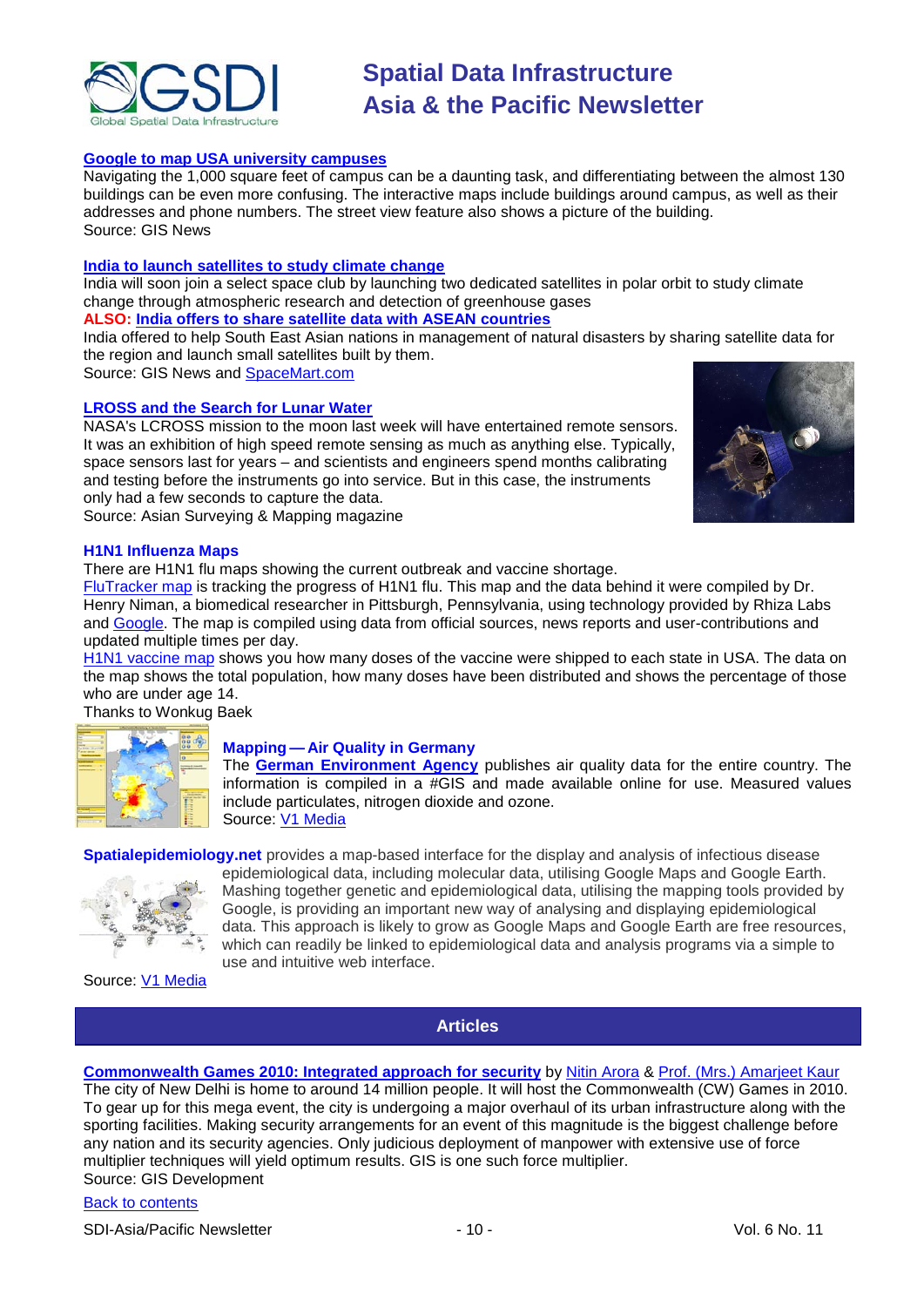

### **[What are the implications of land records and the value of an integrated record system?](http://www.vector1media.com/dialogue/perspectives/9306-what-are-the-implications-of-land-records-and-the-value-of-an-integrated-record-system)** by Matt Bail

Land records are a cornerstone of capitalism and some would argue of civil society. The majority of people in the world lack any enforceable claim to their homes or the land they farm. Without land rights and records, there is a cycle of poverty and social inequalities. The lack of property rights strips the ability to generate equity that can be used to borrow against for an education or to start a business. The lack of property also strips a country's economy of large amounts of wealth, and stifles the ability of its citizens to escape poverty. Source: V1 Media

**[Urban Spatial Growth Analysis of Khulna City](http://www.gisdevelopment.net/application/urban/sprawl/RejaurRahman.htm)** by [Md. Rejaur Rahman,](mailto:reja.83@gmail.com) Coordinator & Urban Planner, Asian Disaster Preparedness Center (ADPC), Bangladesh

### **Abstract**

Before 60s or 70s, the process of spatial growth of Khulna city was not so complicated because the industries solely, have shaped the spatial development. Now Khulna city has passed its glorious era but till now urban growth and land use change is taking place in a dynamic ways. This study dealt with the major dynamics of urban spatial growth i.e. land elevation, road accessibility, land price, location of important structures etc which were identified as the prevailing factors for urban growth in the City, to have an idea about the future spatial growth of the city. The study tried to find the answer of the question - what will be the shape of this city after 20 or 30 year from right now? This study tried to introduce a model, built by using ArcGIS Model Builder tool which is applicable for the Khulna city in any time if only the spatial factors are used. This model can be a useful tool for decision making for the concerned authorities about the expansion strategy and development control in a sustainable way.

Source: GIS Development

### **[Adaptive Classification Using Self Organizing Maps](http://www.vector1media.com/articles/features/8931-adaptive-classification-using-self-organizing-maps)** by André M. Coleman

As humans, we have an innate and natural tendency to establish patterns and associations in our environment. Consider for a moment, the capability of the human brain to "process millions of visual, acoustic, olfactory, tactile, and motor data, and…the astonishing ability to learn from experience, generalize from learned rules, recognize patterns, and make decisions". The ability to recognize patterns allows us to distinguish objects one from another; to interpret sound waves as speech; and to understand the unique patterns of individual letters that collate to form words and sentences.

Source: V1 Media

Bjorn Sandvik's papers are available from [his website.](http://blog.thematicmapping.org/) His research paper, *Using KML for Thematic Mapping*, is now available for download [\(PDF, 2.3 MB\)](http://thematicmapping.org/downloads/Using_KML_for_Thematic_Mapping.pdf). This is the first part of his MSc GIS thesis. The second part of his thesis, describing the [Thematic Mapping Engine,](http://thematicmapping.org/engine/) is already available [on this page.](http://blog.thematicmapping.org/2008/12/thematic-mapping-engine-source-code-and.html) The thesis was awarded with distinction and an [invitation to Googleplex.](http://blog.thematicmapping.org/2008/12/thematic-mapping-at-googleplex.html)

Source: thematicmapping.org blog

### **Global Impositioning Systems:** *[Is GPS technology actually harming our sense of direction?](http://www.walrusmagazine.com/articles/2009.11-health-global-impositioning-systems/)*

### by [Alex Hutchinson](http://www.walrusmagazine.com/author/alex-hutchinson/)

The experts are picking up some worrying signs about the changes that will occur as we grow accustomed to the brain-free navigation of the GPS era.

Source: [Walrus magazine](http://www.walrusmagazine.com/) & [Directions Magazine blog](http://apb.directionsmag.com/archives/6646-Science-Suggests-Using-GPS-Dulls-Brains-Mapping-Tools.html)

**Interview:** [Dr. Michael Sutcliffe, City Manager, Durban "](http://www.gisdevelopment.net/interview/previous/ev0_oct09MichaelSutcliffe.htm)**GIS benefiting Citizens"** Source: GIS News

### **Making a Case for Design Skills** by Gretchen Peterson

Gretchen Peterson's book, *GIS Cartography: A Guide to Effective Map Design*, brings cartographic design techniques to GIS users who don't have training in map design. In this article, she highlights some of those techniques - which apply regardless of whether you're using sophisticated GIS software or pen and ink to make your map.

Source: Directions Magazine [article](http://www.directionsmag.com/article.php?article_id=3308)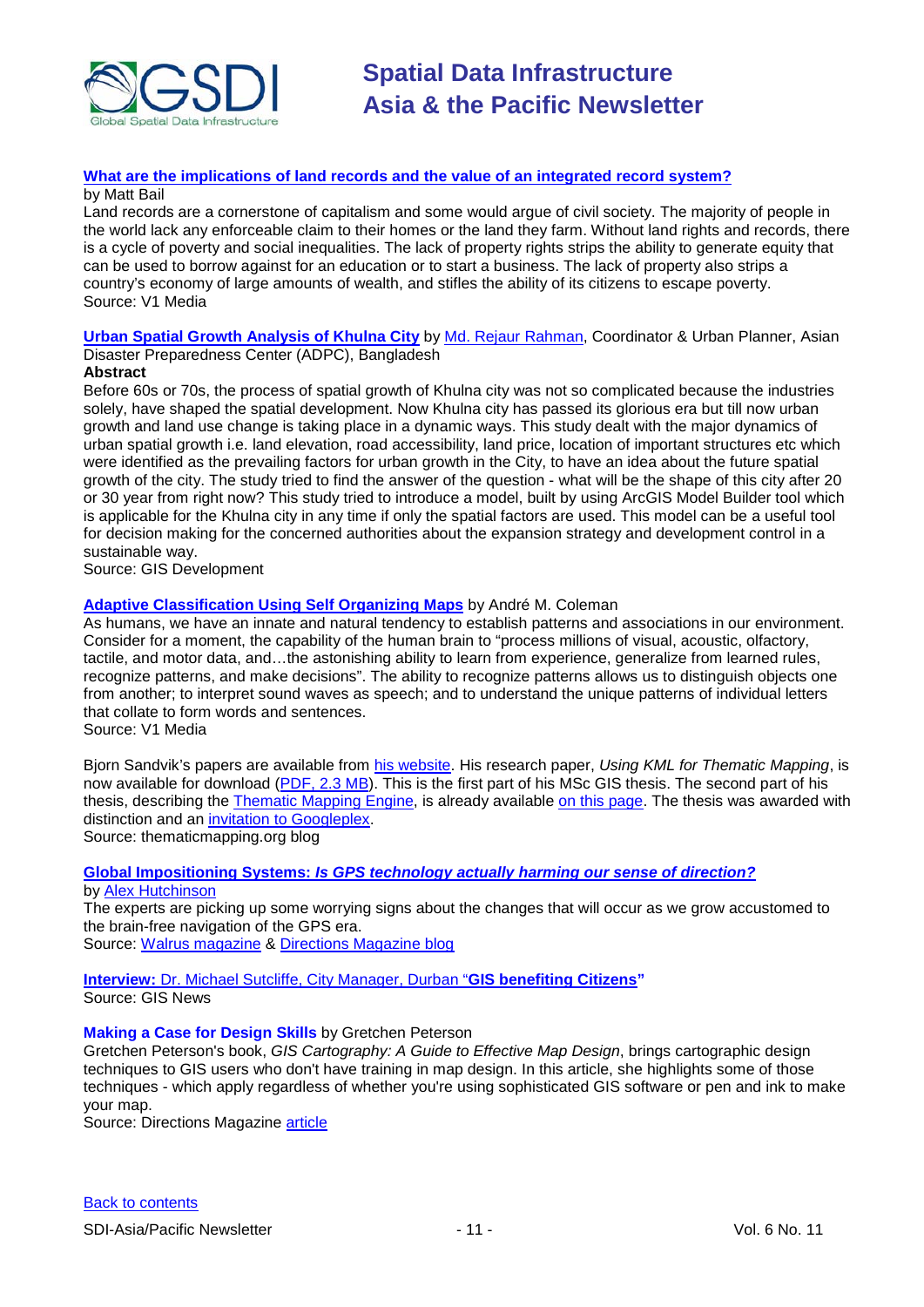

**Mobile GIS Gives Recovery Specialists an Advantage in the Victoria Bushfires** by [Jesse Theodore](http://www.directionsmag.com/author.php?author_id=612) , [ESRI](http://www.directionsmag.com/companies/byID.php?id=2) Several dozen fires merged causing more than 170 deaths and several hundred injuries. The situation may have been even worse without the use of desktop and mobile tools to manage what became the largest search and rescue effort the Victoria Police had ever attempted. Paper and pencil were put aside for a custom app on ruggedized handhelds which allowed quick assessment and reporting within the 550,000-acre area where victims were found.

Source: Directions Magazine [article](http://www.directionsmag.com/article.php?article_id=3312)

### <span id="page-11-0"></span>[Back to contents](#page-0-0)

### **Books and Journals**



*[Land Administration for Sustainable Development](http://esripress.esri.com/display/index.cfm?fuseaction=display&websiteID=165&moduleID=0)* **Available December 2009** *Land Administration for Sustainable Development* examines global land administration systems at different levels of maturity. This examination elucidates how countries can establish basic infrastructure for the implementation of land-related policies and land management strategies that will help ensure social equality, economic growth, and environmental protection. Through its presentation of a holistic view of land management for sustainable development, this book outlines basic principles of land administration

applicable to all countries and their divergent needs. *Land Administration for Sustainable Development* is a resource for professors and students of land planning, land administrators, land planning managers, and government officials. From ESRI [Press.](http://esripress.esri.com/display/index.cfm?fuseaction=esriPressMain&websiteID=0)

### **[Research Trends in Geographic Information Science](http://www.amazon.com/exec/obidos/ASIN/354088243X/directionsm00-20)**

In June/July 2008 the Institute for Geoinformation and Cartography at the Vienna University of Technology organized a scientific colloquium in this city, where 15 well-known scientists presented their ideas on research for the upcoming decade. This book contains papers prepared by the participants as well as by other researchers. The 18 papers in this book reflect the opinion of a core group of geoinformation scientists about future research topics. Dealing with these topics poses multiple research questions for the coming years. From Springer, 2009.

#### **[Location-Based Services and Geo-Information Engineering](http://www.amazon.com/exec/obidos/ASIN/0470857374/directionsm00-20)**

Location-Based Services (LBS) are the delivery of data and information services where the content of those services is tailored to the current location and context of a mobile user. This is a new and fast-growing technology sector incorporating GIS, wireless technologies, positioning systems and mobile human-computer interaction. Geo-Information Engineering is the design of dependably engineered solutions to society's use of geographical information and underpins applications such as LBS. These are brought together in this comprehensive text that takes the reader through from source data to product delivery. From Wiley, 2009.

#### **Maps of the Weird**

"Imagine going to a bookstore or the library to pick up a riveting read, and all they have is thousands of copies of 'The Da Vinci Code,' " writes Frank Jacobs, speaking our language in the introduction to his *[Strange Maps:](http://search.barnesandnoble.com/Strange-Maps/Frank-Jacobs/e/9780142005255/?itm=1)  [An Atlas of Cartographic Curiosities](http://search.barnesandnoble.com/Strange-Maps/Frank-Jacobs/e/9780142005255/?itm=1)*, due out later this month from Viking Studio (you can pre-order it now). This scenario may seem like an episode of "The Twilight Zone," but for Jacobs, whose boredom with "regular" atlases cannot be measured in miles, it is very real.

Jacobs writes, "All regular atlases tell the same old story." In other words, they are dull as ocean water, with "maybe some astronomy or socioeconomic geography thrown in to distinguish it from other atlases." So Jacobs began collecting different kinds of maps on his [very popular blog,](http://strangemaps.wordpress.com/) the best of which appear in this book. This "anti-atlas" is a peculiar and delightful compiling of disparately obsessive imaginations, selected on the criteria of strangeness, rarity, and originality, and arranged into eighteen sections, including "Strange Borders," "Based on the Underground," and "Watchamacallit." "Every strange map tells a story—sometimes surprising, always informative and generally not covered by those more comprehensive atlases," Jacobs writes. Source: *New Yorker* [magazine blog](http://www.newyorker.com/online/blogs/books/2009/10/map-of-the-weird.html)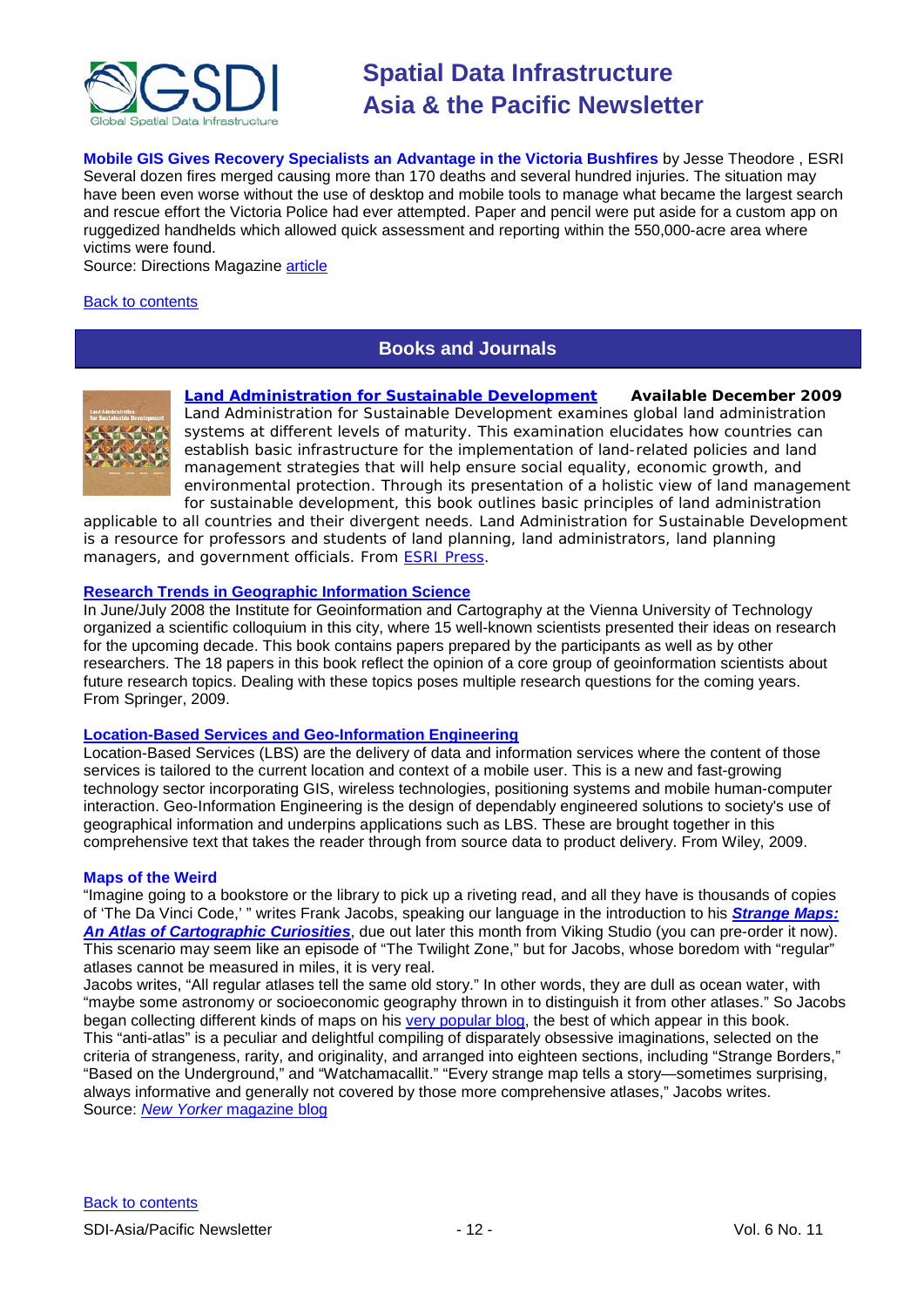

### *Strange but True, America* **[booksite](http://www.strangetrueus.com/strange/home.action)**

Jon Hafnor's new book, *Strange But True America* offers tales revealing weird and eerie historical trivia. Further, it's reached Award Finalist status in the "U.S. History" category of The National Best Books 2009 Awards, sponsored by USA Book News. And there's a [map](http://www.strangetrueus.com/strange/map.action) of the story locations, too Source: Directions Magazine [blog](http://apb.directionsmag.com/archives/6699-Hafnors-Strange-But-True-America-Nominated-for-History-Book-Award.html)

**[GIS for Building and Managing Infrastructure](http://esripress.esri.com/display/index.cfm?fuseaction=display&websiteID=164&moduleID=0)**, the latest book from ESRI Press, presents maps from nine countries and 57 organizations, illustrating the versatility of geographic information system (GIS) technology when applied to physical systems and complex operations. The map book covers a wide range of infrastructure projects in chapters from "The North American Natural Gas System," a look at the supply, transportation, and demand of the natural gas market to "Wind Atlas for the Languedoc-Roussillon Region," which maps the potential for wind-generated power in France.

<span id="page-12-0"></span>[Back to contents](#page-0-0)

# **Just for Fun !**

### **Great Wall Expands**

The Great Wall of China stretches 11 km further east than previously thought. The newly discovered section, built during the Qin (221-206 BC) and Han (206 BC to 220 AD) dynasties, was found in northeastern Jilin province. Archaeologists working in JinLin Province discovered the new section last year. Source: Asia [Surveying and Mapping Magazine](http://www.asmmag.com/news/great-wall-expands)

### **[A whole new world: The amazing map based on population that shows Britain is](http://www.dailymail.co.uk/sciencetech/article-1217571/A-new-world-The-amazing-map-based-population-shows-Britain-big-player.html#ixzz0Tmc0SwOu)  [still a big player](http://www.dailymail.co.uk/sciencetech/article-1217571/A-new-world-The-amazing-map-based-population-shows-Britain-big-player.html#ixzz0Tmc0SwOu)**

It is a world away from the world we know. But this is how the countries of the world look if maps are based on population size rather than land mass.

Academics came up with the startling images after throwing away 500 years of conventional cartography. The result was this very different global landscape.

The map below shows the distribution of the Earth's population, with the size of each territory showing the relative proportion of people living there. India, China and Japan loom large as they have the largest populations.

Britain bulges beyond recognition while Australia, one of the world's largest countries, is relegated to pipsqueak status.

Source:The Daily Mail

**[How far away can you get from our world of generic convenience? And how](http://www.weathersealed.com/2009/09/22/where-the-buffalo-roamed/)  [would you figure that out?](http://www.weathersealed.com/2009/09/22/where-the-buffalo-roamed/)** Mapping the Density of 'Big Mac' MacDonalds hamburger outlets. Y'all have a nice day now! Source: [Directions Magazine](http://www.directionsmedia.net/newsletters.archive/index.php?ID=1507)



### **[California "Cool Car" Regs May Mean no GPS, Radio, Cell phone Signals in the Vehicles](http://apb.directionsmag.com/archives/6622-California-Cool-Car-Regs-May-Mean-no-GPS,-Radio,-Cell-phone-Signals-in-the-Vehicles.html)**

The "Cool Cars" regulations adopted by the California Air Resources Board (CARB) requires automakers to build cars and trucks with windows which prevent 45% of the sun's energy from entering a vehicle by 2014, and 60% by 2016. Manufacturers are trying to do just that by using window glazing containing microscopic specs of reflective metal oxide.

That coating however, mess with digital signals. Garmin says GPS reception will be degraded. Cell phones, wireless laptop devices, garage door openers, and even ankle bracelets for parolees may be impacted, too. The technology was tried in Japan a few years ago and dropped due to the impact on signals. Source: Directions Magazine blog

### **[Why We Need Paper Maps](http://hooversworld.com/archives/3210)**

I cannot deny my bias. I love maps. Big maps, small maps, population maps, road maps, geological maps, economic maps. Paper maps and digital maps. Old maps, new maps, and atlases of every conceivable type. I am not alone: I run into map lovers everywhere I travel. For map lovers, maps are works of information and art,

### [Back to contents](#page-0-0)

SDI-Asia/Pacific Newsletter  $\sim$  13 - 13 - Vol. 6 No. 11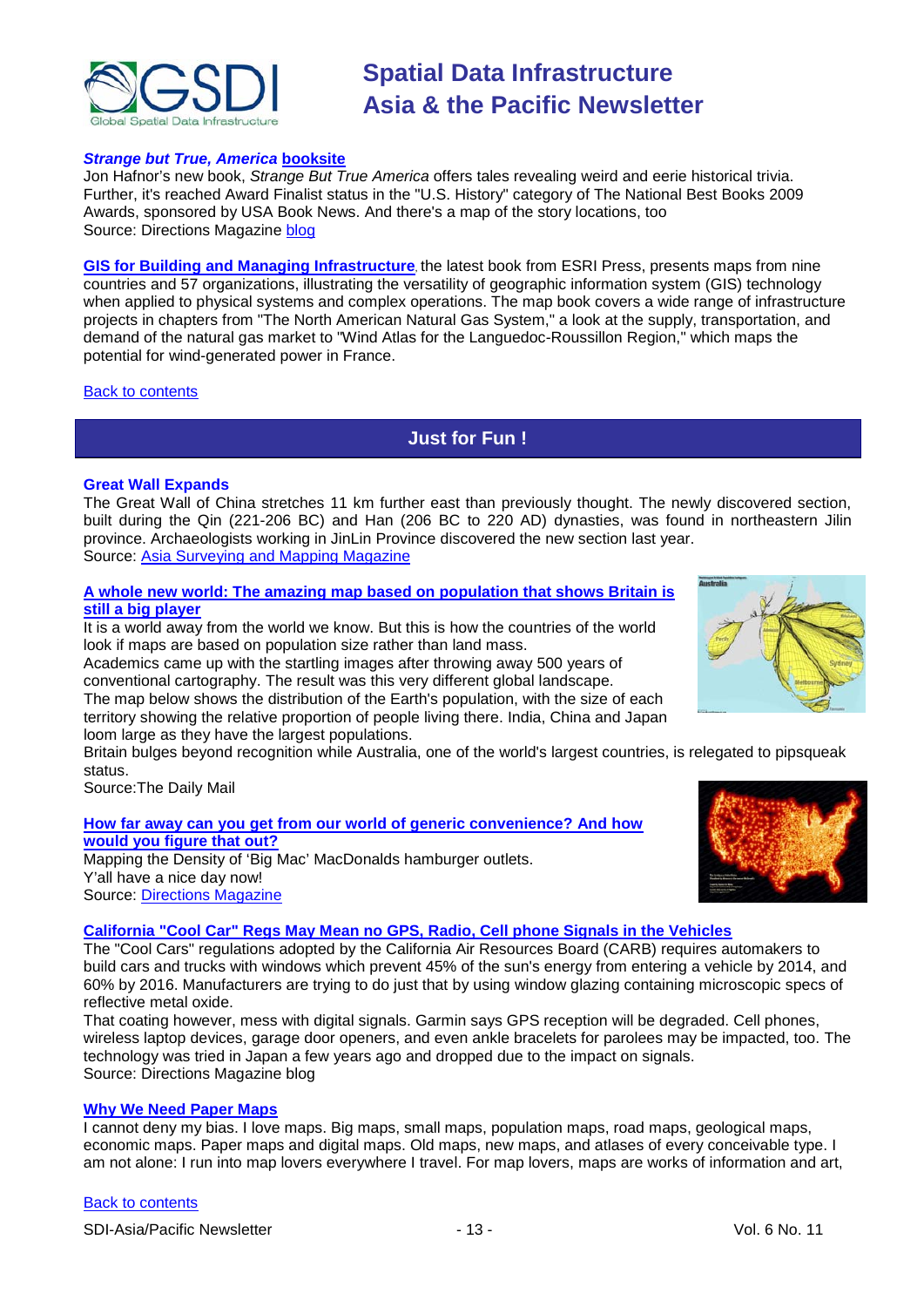

things of beauty and imagination. One of my "excuses" for not reading fiction is that I fantasize by studying maps; I imagine "being there." I become nostalgic when I retrace my past drives, walks, train rides, and flights. Source: Gary Hoover blog

**[United States Public Broadcasting Service "Patchwork Nation" mapping site](http://www.pbs.org/newshour/patchworknation/)**

An interesting website well worth visiting

### **[Liquid Galaxy: An Immersive, Multi-screen Version of Google Earth](http://apb.directionsmag.com/archives/6685-Liquid-Galaxy-An-Immersive,-Multi-screen-Version-of-Google-Earth.html)**

If you had six, 42" flat screen monitors what would you do? If you are unsure, you may want to configure something like Liquid Galaxy, Google's immersive environment that takes Google Earth from impressive website application to simulation environment. Stepping in side a small booth at the GEOINT Symposium, the user is surrounded by flat screens, and a small podium mounted with the SpaceNavigator joystick from 3DConnexion. Yes, it's very cool, and everyone should have one for their game room Source: Directions Magazine blog



### <span id="page-13-0"></span>Back to [contents](#page-0-0)

# **Training Opportunities**

### **[Workshop for Asian GNSS](http://www.asmmag.com/news/workshop-for-asian-gnss)**

A workshop will be held in Bangkok to discuss the possibility of developing GNSS applications in Asia and the Pacific. The workshop follows discussions at APRSAF-15 which was held in Hanoi in December 2008. The Asia Oceania Regional Workshop on GNSS will be held 25-26 January 2010, just before APRSAF-16. The Asia-Pacific Regional Space Agency Forum (APRSAF) is an association of space agencies in the Asia Pacific region. The [GNSS workshop](http://www.multignss.asia/pdf/Invitation_Letter_Multi-GNSS_Workshop(WEB).pdf) will be jointly organised by the Satellite Positioning Research and Application Centre of the Japan Aerospace Exploration Agency, and the Geo-Informatics and Space Technology Development Agency in Bangkok. Further details area available from [here](http://www.multignss.asia/pdf/Invitation_Letter_Multi-GNSS_Workshop(WEB).pdf) Source: [Asia Surveying and Mapping Magazine](http://au.mg2.mail.yahoo.com/dc/launch?.gx=1&.rand=18q4rthesepum)

### **[Forestry GIS User Group Opens for Membership](http://www.vector1media.com/news/top-stories/53-corporate-news/8187-forestry-gis-user-group-opens-for-membership)**

ESRI has launched a new user group specifically for its forestry and timberland management customers. The newly formed ESRI Forestry Group (EFG) will build opportunities for foresters to learn about business solutions, network with like-minded professionals, and develop professional growth. Source: Vector1Media

### **UNIGIS MSc now in Australia**

The international UNIGIS MSc postgraduate degree is now offered in Australia through the UNIGIS study centre at the University of Canberra, ACT. Students are invited to enrol in a joint programme combining the capacities from the University of Canberra and University of Salzburg, Austria.

This new UNIGIS study centre is led by Prof. George Cho at the Institute of Applied Ecology, University of Canberra. It offers in-service distance education for professionals interested in GIS and Geoinformatics. Courses towards the MSc will be launched with an on-site workshop in later in 2009 and lead students to recognized international academic degrees.

Source: [http://www.unigis.net](http://www.unigis.net/)

### **[Trimble Seminars](http://www.trimble.com/mgis/webinars.shtml)**

Trimble will launch a new series of web seminars for people with an interest in GPS and GIS. They will be offered every 4-6 weeks. The schedule for upcoming Webinars includes: an introduction to the new Yuma rugged tablet computer and VRS. Visit the [Trimble website](http://www.trimble.com/mgis/webinars.shtml) for more information. Source: [Asian Surveying & Mapping](http://www.asmmag.com/news)

### **Web Map Gallery**

### [Web Map Gallery](http://www.directionsmag.com/webmapgallery/) | [Contribute Web Map](http://www.directionsmag.com/webmapgallery/?duty=Contribute)

[Back to contents](#page-0-0) Web Map Gallery is a resource for readers to see what others geospatial professionals have created. We encourage you to contribute to the gallery so that all may benefit from the breadth of geospatial applications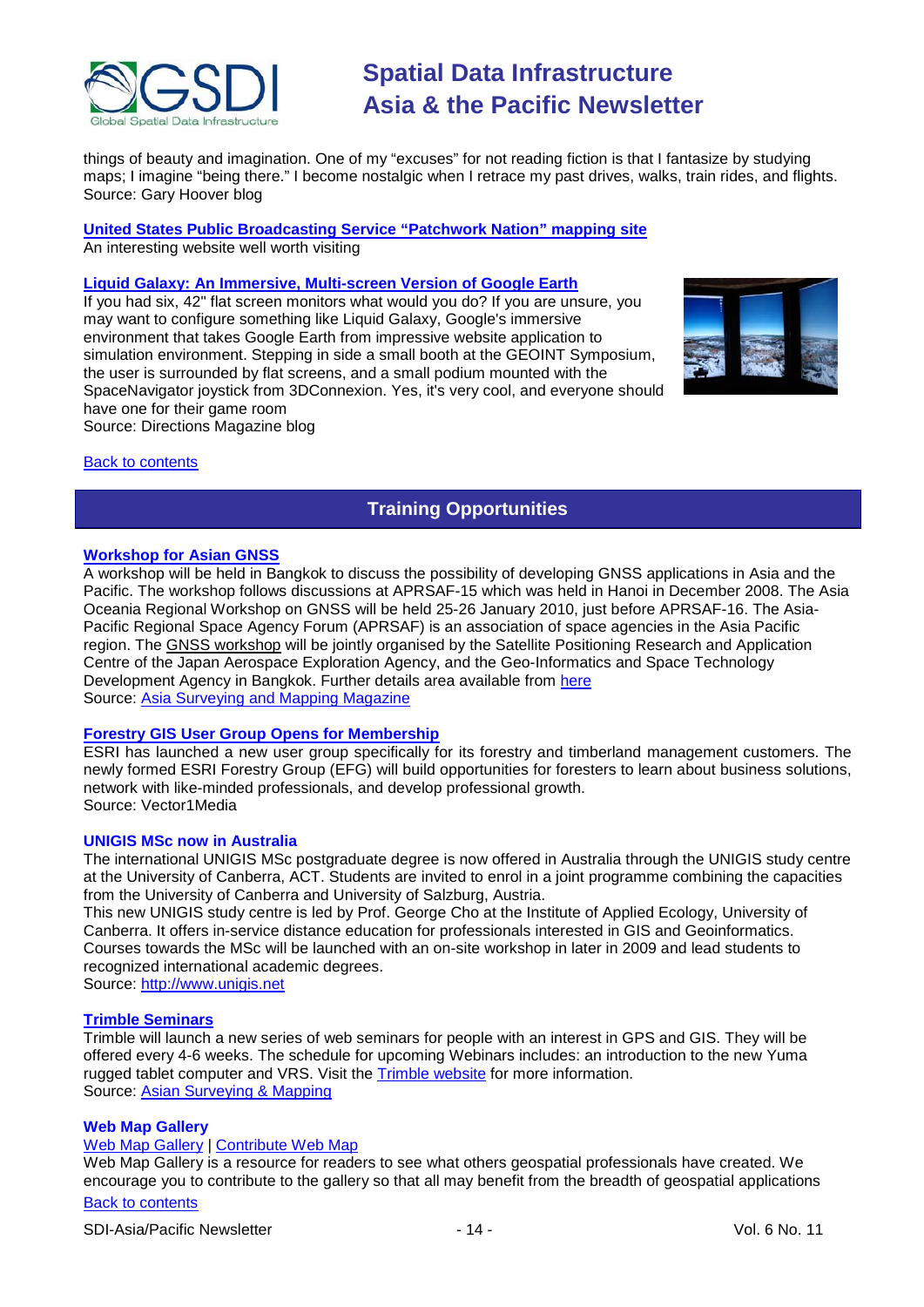

now being used in many industries. Please feel free to use the link "Contribute Web Map" above to add your own Internet-based mapping application with as much information as necessary to explain your contribution. Source: [Directions Magazine](http://www.directionsmag.com/webmapgallery/)

### **Defence Geospatial Information and Services – Information Day Beyond Maps: Setting a New Direction Together**

The Defence Geospatial Information and Services – Information Day on Wednesday 18 November 2009 will be hosted by the Defence Coordinating Capability Manager for Geospatial Information (CCM-GI). The theme will be **Beyond Maps: Setting a New Direction Together**. Beyond Maps will inform and unite agencies within Defence, other government departments and industry with an interest in our future geospatial capability. The information day will: provide delegates with an understanding of the roles and responsibilities of the CCM-GI, inform and seek input from Defence and industry stakeholders on future geospatial capability development develop greater understanding of Defence geospatial capability, including challenges and limitations For further information [email.](mailto:CCM.GI@defence.gov.au)

Source: [Defence Imagery and Geospatial Organisation](http://www.defence.gov.au/digo/informationday/index.html)

### **[GIS software training by ESRI](http://training.esri.com/gateway/index.cfm?fa=trainingOptions.gateway)**

ESRI now offers access to more than 40 beginning, intermediate, and advanced instructor-led GIS courses through a variety of training alternatives and venues including

• Video-recorded training at all ESRI learning centers in the United States

• Video teleconferencing training at the ESRI learning centers

• Virtual Classroom **online training delivered to students' own workplaces or home computers** Source: GIS News

### <span id="page-14-0"></span>[Back to contents](#page-0-0)

## **Funding Opportunities, Awards, Grants**

### **[NAVTEQ Global LBS Challenge](http://developer.navteq.com/site/global/market/lbs_challenge/p_lbs_home.jsp)**

The NAVTEQ Global LBS Challenge is focused on driving the development and visibility of innovative locationbased solutions (LBS) for wireless devices. The Global LBS Challenge has become the premier event in the wireless industry and a global symbol of LBS innovation and opportunity. From business applications to sports, travel and security, integrating the accuracy and richness of NAVTEQ digital map data facilitates the discovery of the next wave of LBS using dynamic positioning technology.

Winners are chosen by a panel of distinguished judges in each of five regions. Since the launch of the NAVTEQ Global LBS Challenge, over 32% of the finalist companies have gone on to receive venture capital funding or launched commercially-distributed applications, many on major wireless carriers.

### Registration for all regions is now open.

Europe-Middle East-Africa (EMEA) registration deadline: October 30, 2009?

Europe-Middle East-Africa (EMEA) solution submission deadline: November 20, 2009?

North American registration deadline: November 20, 2009

North American solution submission deadline: January 8, 2010

India registration deadline: December 11, 2009

#### India solution submission deadline: January 22, 2010

South America registration deadline: February 12, 2010

South America solution submission deadline: March 12, 2010

Asia-Pacific (APAC) registration deadline: March 5, 2010

Asia-Pacific (APAC) solution submission deadline: April 9, 2010

further information is available from [here](http://developer.navteq.com/site/global/market/lbs_challenge/p_lbs_home.jsp)

Thanks to Kate Lance & Wonkug Baek for this update on the Challenge:

### **Wanted: Innovative Solutions to the World's Water Crisis - Reward \$75,000**

The inaugural [Imagine H2O](http://rs6.net/tn.jsp?et=1102692682168&s=1648&e=001KNi8O8J5HTNvrducYEz93jzs97payj6xBdqU73x1GxZ2_e9wno_QSh4jw8c1b0LMi0GaB0OcyojMd-qpO3iXgY3eelXd7F_R3RS_OTixRrI95HaASwT5gQ==) Prize competition is open for submissions. The competition offers prizes of \$70,000 in cash and in-kind services, which will be awarded to the business plans that promise the greatest breakthroughs in the efficient use and supply of water.

The **Imagine H2O Prize** is designed to encourage entrepreneurs, investors, inventors and academics around the world to address water challenges. This inaugural business plan competition focuses on solutions to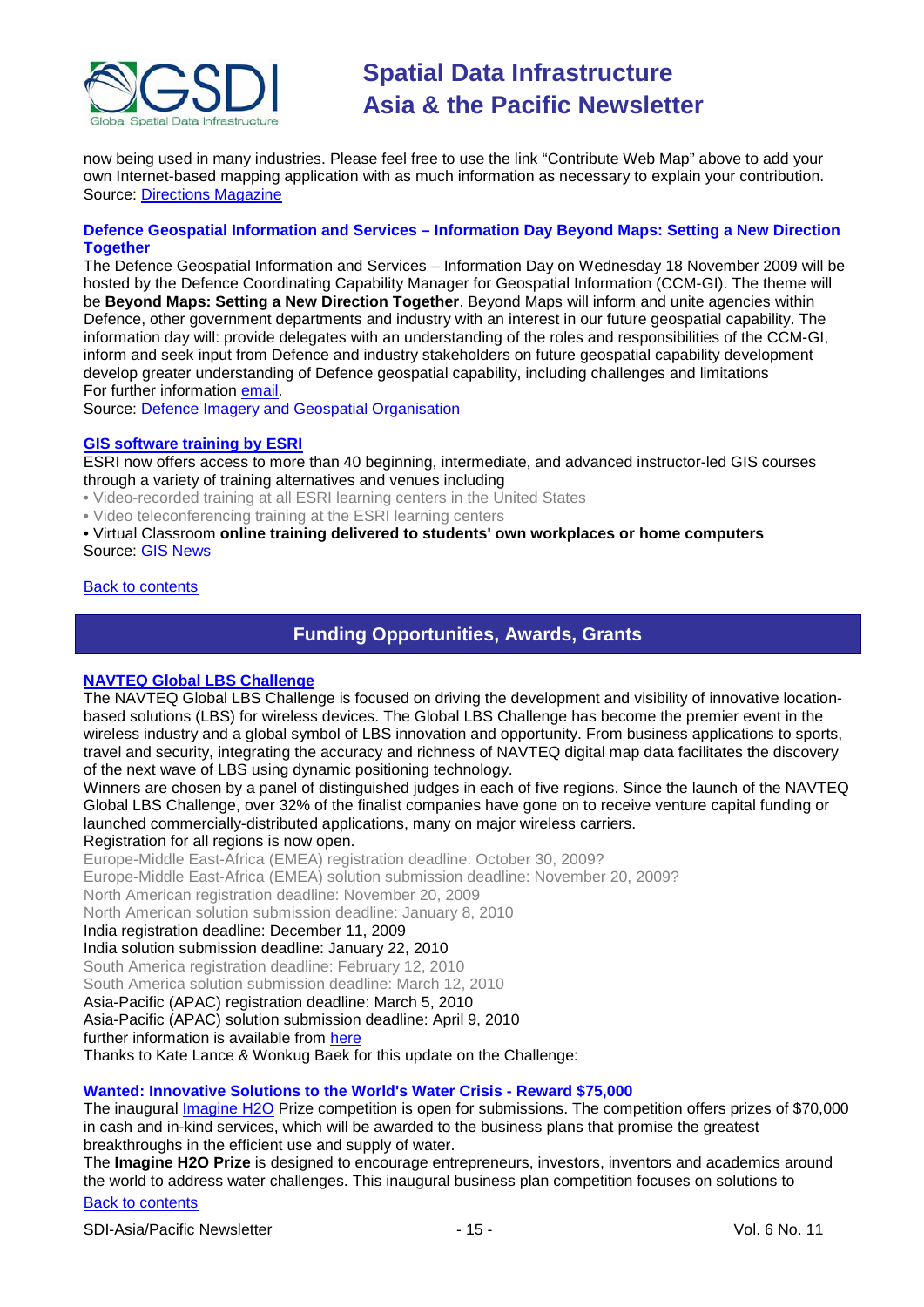

improve water efficiency in agriculture, commercial, industrial or residential applications, such as water demand reduction, improved water use, water recycling and/or reuse.

Entries will be accepted from around the world **beginning September 1 through November 16, 2009**. Winners will be announced at a showcase event in early 2010. The annual competition will feature a different waterrelated prize topic each year. For more details, go to:< [http://www.imagineh2o.org](http://www.imagineh2o.org/) >. Source: [Vector 1 Media](http://www.vector1media.com/top-stories/environment/wanted%3a-innovative-solutions-to-the-world%27s-water-crisis-%11-reward-%2475,000/)

### **A new competition offered by the Journal of maps**

The Journal of Maps are having a competition to develop the best Google Maps mashup. Use **[JoM GeoRSS](http://journalofmaps.com/about.php?helpfile=smartyRSS.xml)  [feed](http://journalofmaps.com/about.php?helpfile=smartyRSS.xml)** and GoogleMaps API. The contest runs from now until 11:59pm on Thursday, 31 December 2009. Entry is straightforward: just email < [googlemap@journalofmaps.com](mailto:%20googlemap@journalofmaps.com) > giving a brief description of the project and a link to the code or project home page. For the winner there is £200 payable via PayPal. Source: [GIS Lounge](http://gislounge.com/journal-of-maps-google-maps-mashup-competition/)

#### **Bugs, Turtles and Whales Have a LOCATION 2 — Kids Art Contest**

Who says kids aren't location aware? "From a tiny insect to a huge blue whale, all animals have a place they call home. Their home —called a habitat—provides them with the food, water and shelter they need to survive. An art contest for grades 2–4 challenges young scientists and artists to become wildlife investigators by exploring habitats, small and large, in their backyard or around the world, and then draw a picture showing what they learned. Artwork might focus on one animal or many, from an area as small as a single habitat or large as a biome. "Habitat: Imagine That!" is the 14th annual art contest held by the Institute for Global Environmental Strategies (IGES) in Arlington, Va, USA. Source: [V1 Media](http://vector1media.com/vectorone/?p=3824)

# **[ATREE Small Grants Program](http://www.atree.org/small_grants_2009.html)**

Ashoka Trust for Research in Ecology and the Environment (ATREE), Bangalore, India invites proposals from individuals for research projects under its Small Grants program.

ATREE focuses on application of science to conservation of nature and sustainable use of natural resources by generating new knowledge, building human capacities, and working towards improving environmental governance.

ATREE's commitment to conserving biological diversity spans both ecological and socio-economic concerns bringing a unique interdisciplinary approach to addressing conservation issues in India.

One of the focal areas for the Small Grants program is 'ecological informatics', which includes spatial analytical modeling for conservation science and the eevelopment of tools/techniques for applications in WebGIS or community science for conservation.

**Deadline (for 2nd round):** 15 November 2009

### <span id="page-15-0"></span>[Back to contents](#page-0-0)

# **Employment Opportunities**

**Spatial Jobs Online (Australia) Because of tight application closing dates the editors provide these**  websites for employment seekers to access directly: <<http://www.spatialjobs.com.au/> > and < [http://www.GISjobs.com.au](http://www.gisjobs.com.au/) >

## **Looking for a GIS - Geomatics Job in Canada?**

Here are some links: 1) [Geomatics Canada Job](http://geomaticscanada.com/jobs.cfm) Site; 2) [GeographyJobs.ca;](http://www.geographyjobs.ca/) 3) [GoGeomatics Canada;](http://canada.gogeomatics.net/frmHome.aspx) 4) [Geomatics Employment Center](http://gisjobs.ca/) Source: V1 Magazine

### **IT Solutions Architect**

Climate and Oceans Branch, Bureau of Meteorology •\$83,187-\$89,828 + 15.4% super •Docklands, Melbourne, Australia **Reference:** AG 17441

#### [Back to contents](#page-0-0)

SDI-Asia/Pacific Newsletter  $\sim$  16 - 16 - Vol. 6 No. 11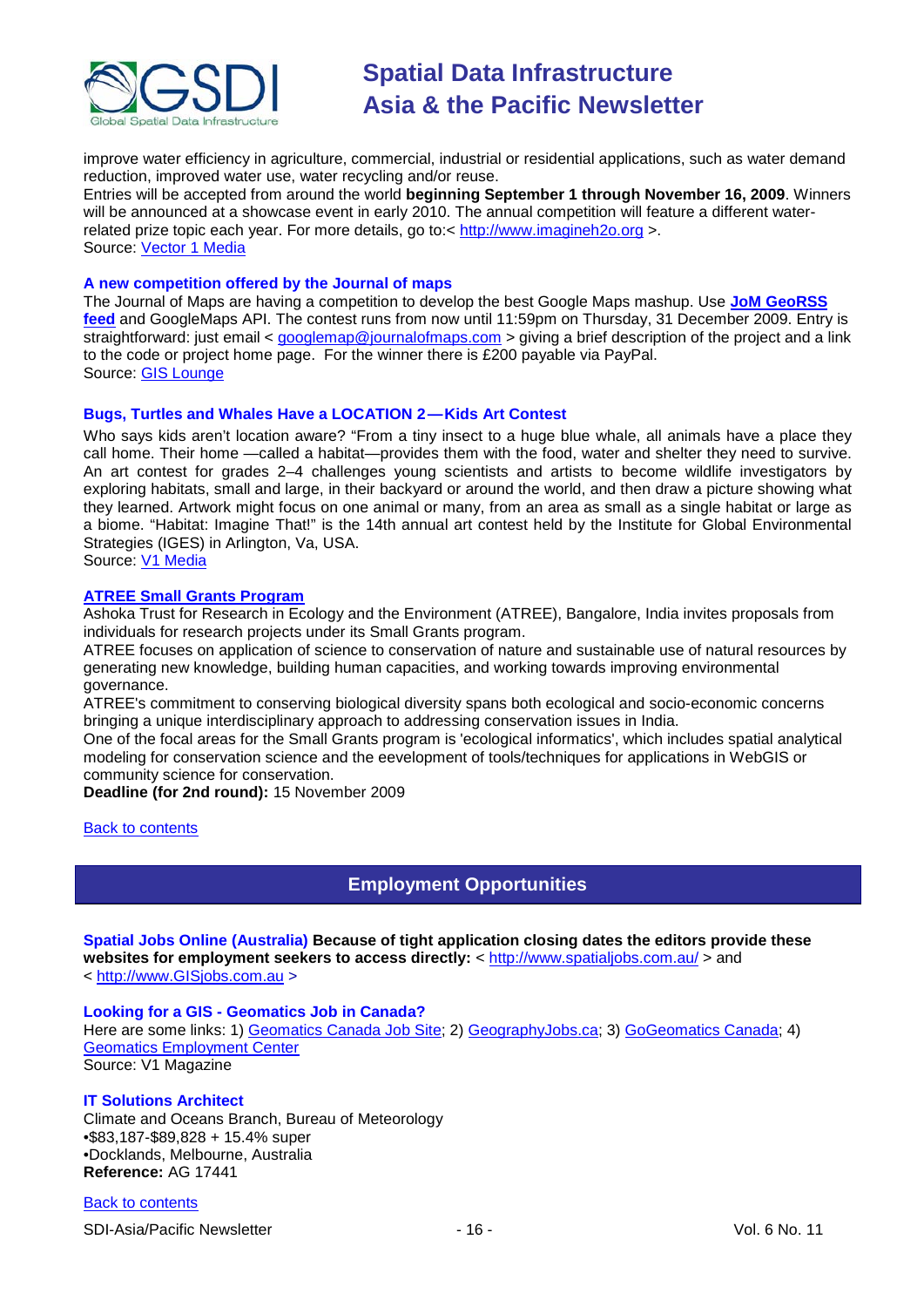

For a comprehensive position description, application details and other requirements visit our website at <<http://www.bom.gov.au/careers> > or by [emailing](mailto:jobs@bom.gov.au) quoting position 11268. Further information about the position can be obtained from Bruce Bannerman (03) 9669 4093.

<span id="page-16-0"></span>**Applications close** 12 November 2009.

# **Conference Proceedings**

### **[SuperMap User Conference 2009 Proceedings now available](http://www.supermap.com/events/SGC2009/index.asp)**

SuperMap has now put the conference proceedings on line.

### **[Emerging GIS Landscapes in Central Asia](http://vector1media.com/events/event-coverage/8841-emerging-gis-landscapes-in-central-asia)**

The 3rd successful Central Asia GIS Conference was concluded by conference chairs Akylbek Chymyrov and Josef Strobl from the Austria-Central Asia Centre for GIScience < [http://www.aca-giscience.org](http://www.aca-giscience.org/) > on August 28 at the University of Construction, Transportation and Architecture in Bishkek, Kyrgyz Republic. The two-day conference program brought together speakers from Central Asian countries with their counterparts from Central Europe, with representatives from Russia, India, Iran, USA and several other countries making this a truly international event.

Participants received a copy of the conference proceedings at registration (jointly published by KSUCTA and Salzburg University's Centre for Geoinformatics), this volume and further information is available from the conference website at [www.aca-giscience.org/gisca.](http://www.aca-giscience.org/gisca)

# **Map Africa 2009 [Conference Report](http://www.gisdevelopment.net/magazine/global/2009/October/50.htm) and [Proceedings](http://mapafrica.gisdevelopment.net/2009/proceeding/index.htm) now available**

Source: Kate Lance

### **7th FIG Regional Conference: Spatial Data Serving People (Hanoi)**

Presentations from the  $7<sup>th</sup>$  Regional FIG Conference are now available from the conference website: http://www.fig.net/pub/vietnam/

Source: **[FIG](http://www.fig.net/pub/vietnam/)**

### **GEOINT 2009 Symposium Coverage** [links courtesy of Directions Magazine](http://www.directionsmedia.net/newsletters.archive/index.php?ID=1516)

### **ESRI Health GIS Conference Update**

Redlands, California — October 13, 2009 — Identifying deficiencies in health and human services delivery and achieving better outcomes using geographic information system (GIS) technology were major themes during the 2009 ESRI Health GIS Conference. An update on the outcomes of the conference is available from [here.](http://www.geoconnexion.com/geo_news_article/ESRI-Health-GIS-Conference-Update/6769) Source: [Geoconnexion](http://www.geoconnexion.com/geo_news_article/ESRI-Health-GIS-Conference-Update/6769)

### **From the FOSS4G Conference in Sydney, Australia** (from Asian Surveying & Mapping magazine) **[In Praise of FOSS](http://www.asmmag.com/news/in-praise-of-foss)**

Paul Ramsey lit up the FOSS4G conference in Sydney this morning (21 October) with a rousing talk on the near-term future of free and open source software, especially geo-information software. His argument: there is less difference between free and proprietary software than you think.

### **[Anzlic to Endorse CC](http://www.asmmag.com/news/anzlic-to-endorse-cc)**

The peak body in the Australian and New Zealand spatial industry -- Anzlic -- is expected to endorse Creative Commons as the basis of sharing data sets. That's according to a presentation by Warwick Watkins to the FFOSS4G conference, which is being held in Sydney this week.

[Further Coverage](http://apb.directionsmag.com/archives/6687-FOSS4G-Coverage-II.html) and [even more coverage](http://www.directionsmag.com/article.php?article_id=3314) from Directions Magazine blog

<span id="page-16-1"></span>[Back to contents](#page-0-0)

# **Conferences, Events**

For upcoming events of global or major international interest, please visit the [upcoming conference list o](http://gsdi.org/events/upcnf.asp)n the GSDI website.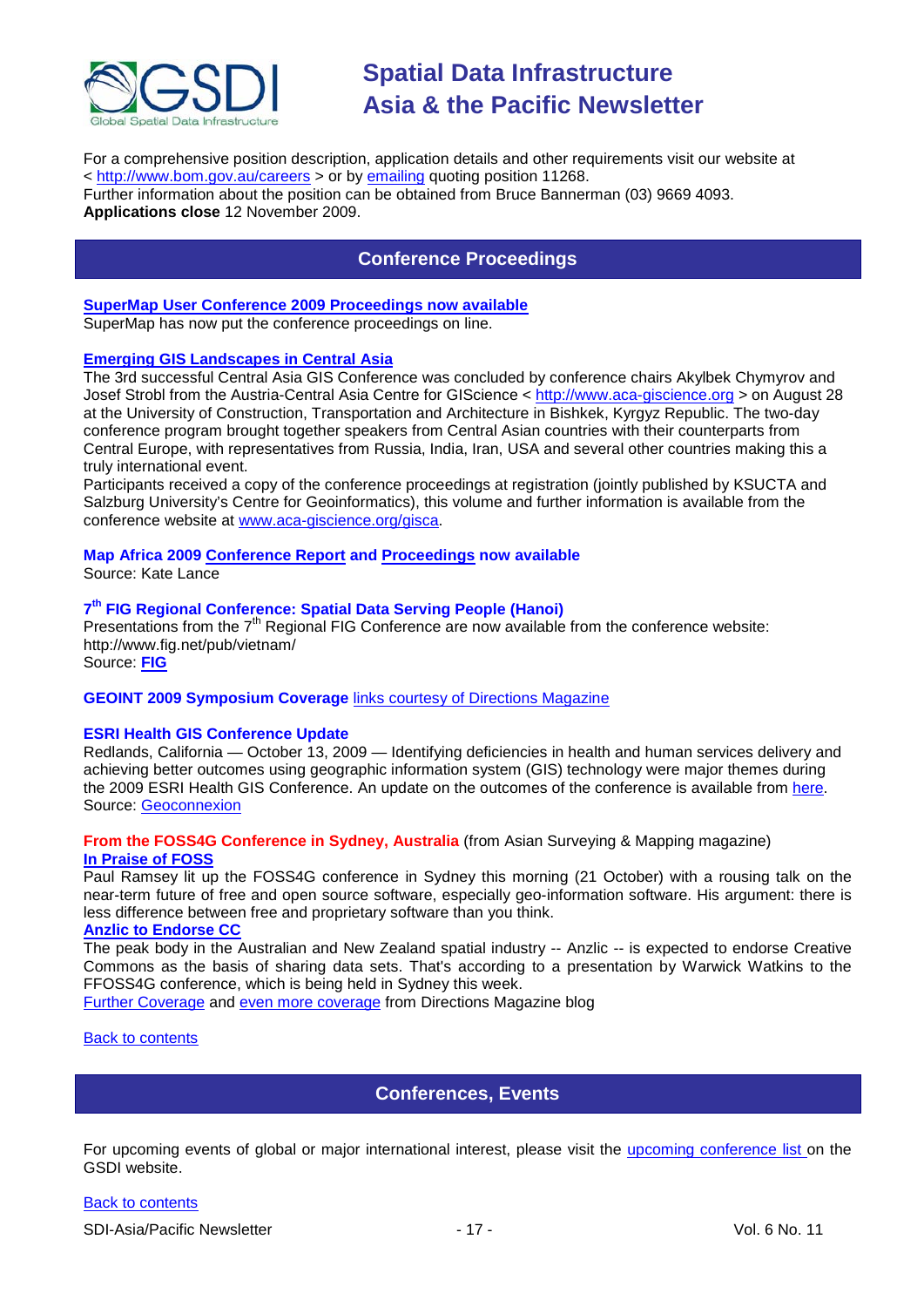

### **[FIG 2010 Pre-Congress Program](http://www.asmmag.com/news/fig-2010-pre-congress-program)**

Online registration is now open for the FIG surveying congress to be held in Sydney, 11-16 April 2010. A local surveyor, John Brock, has arranged a history seminar on the two days leading up to the congress (9-10 April). Technical tours have also been organised, including a boat trip to historic Fort Denison. Source: [Asia Surveying and Mapping Magazine](http://www.asmmag.com/news/fig-2010-pre-congress-program)

### **The editors welcome news of conferences & events from the newsletter subscribers**

| <b>Date</b>            | <b>Location</b>   | <b>Event</b>                                                                                                                         |
|------------------------|-------------------|--------------------------------------------------------------------------------------------------------------------------------------|
| <b>November</b>        |                   |                                                                                                                                      |
| 2009                   |                   |                                                                                                                                      |
| <b>Oct 31 - Nov 01</b> | Hobart,           | <b>IMTA Asia Pacific Regional Conference &amp; Trade Show</b>                                                                        |
|                        | Tasmania          | <b>Description Mapping Matters</b>                                                                                                   |
|                        |                   | <b>Organiser International Map Trade Association Asia Pacific</b>                                                                    |
|                        |                   | Region                                                                                                                               |
|                        |                   | Telephone + 61-8-8357-1777                                                                                                           |
|                        |                   | $Fax + 61 - 8 - 8357 - 3001$<br>$\bullet$                                                                                            |
|                        |                   | <b>Contact Noleen Zander</b>                                                                                                         |
|                        |                   | Email imtaaspac@chariot.net.au                                                                                                       |
| 2-6 November           | Quebec City       | The Standards Council of Canada is hosting the next <b>International</b>                                                             |
|                        |                   | <b>Standards Organization (ISO) Technical Committee (TC) 211</b>                                                                     |
|                        |                   | meeting. ISO/TC 211 develops international technical standards for<br>Geographic Information and Geomatics.                          |
| 10-12 November         | St Petersburg,    | <b>Fifth National GIS in Transit Conference</b>                                                                                      |
|                        | Florida, USA      | Website: http://www.urisa.org/gis_transit                                                                                            |
| 10-12 November         | <b>Bahrein</b>    | 2009 ESRI Middle East & North Africa User Conference                                                                                 |
|                        |                   | Email                                                                                                                                |
| 11-13 November         | Perth,            | <b>WALIS Forum 2009</b>                                                                                                              |
|                        | Western           | Telephone +61-8-9273-7042<br>$\bullet$                                                                                               |
|                        | Australia         | <b>Contact Melissah MacKenzie</b><br>$\bullet$                                                                                       |
| 15-22 November         | Santiago, Chile   | <b>XXIV International Cartographic Conference</b>                                                                                    |
|                        |                   |                                                                                                                                      |
| $16 - 18$              | St. Petersburg,   | Fifth National GIS in Transit Conference Program Unveiled                                                                            |
| <b>November</b>        | Florida           | "The Route to Success in Transit GIS," This biennial conference will                                                                 |
|                        |                   | focus on the growing role of GIS in supporting planning, service<br>delivery, and decision making in public transit. Recognizing the |
|                        |                   | importance of the conference, both the Transportation Research                                                                       |
|                        |                   | Board (TRB) and the American Public Transportation Association                                                                       |
|                        |                   | (APTA) have endorsed the event.                                                                                                      |
| $16 - 19$              | San Antonio,      | <b>ASPRS / MAPPS 2009 Fall Conference</b>                                                                                            |
| <b>November</b>        | Texas, USA        |                                                                                                                                      |
| 17-20 November         | Denver, USA       | <b>7th William T. Pecora Memorial Remote Sensing Symposium</b>                                                                       |
|                        |                   | E-mail                                                                                                                               |
| 25-27 November         | Hyderabad, India  | <b>ISPRS Workshop on Geospatial Data Cyber Infrastucture</b>                                                                         |
|                        |                   | The ISPRS is inviting abstracts for an international workshop on                                                                     |
|                        |                   | Geospatial Data Cyber Infrastructure and Real-time Services, with                                                                    |
|                        |                   | an emphasis on Disaster Management (25-27 November,                                                                                  |
|                        |                   | Hyderabad). Themes include web-based geospatial services, data<br>management, predicitve modelling for disaster management,          |
|                        |                   | decision support systems and participatory mapping using high                                                                        |
|                        |                   | resolution imagery.                                                                                                                  |
| 30 November -          | Sydney, Australia | <b>GeoComputation 2009</b>                                                                                                           |
| 2 December             | (Univ NSW)        | The 10th International Conference on GeoComputation                                                                                  |
|                        |                   |                                                                                                                                      |
| 2009                   |                   |                                                                                                                                      |
| $1 - 4$                | Suva, Fiji        | <b>Pacific GIS and RS User Conference</b>                                                                                            |
| <b>December</b>        |                   |                                                                                                                                      |
|                        |                   |                                                                                                                                      |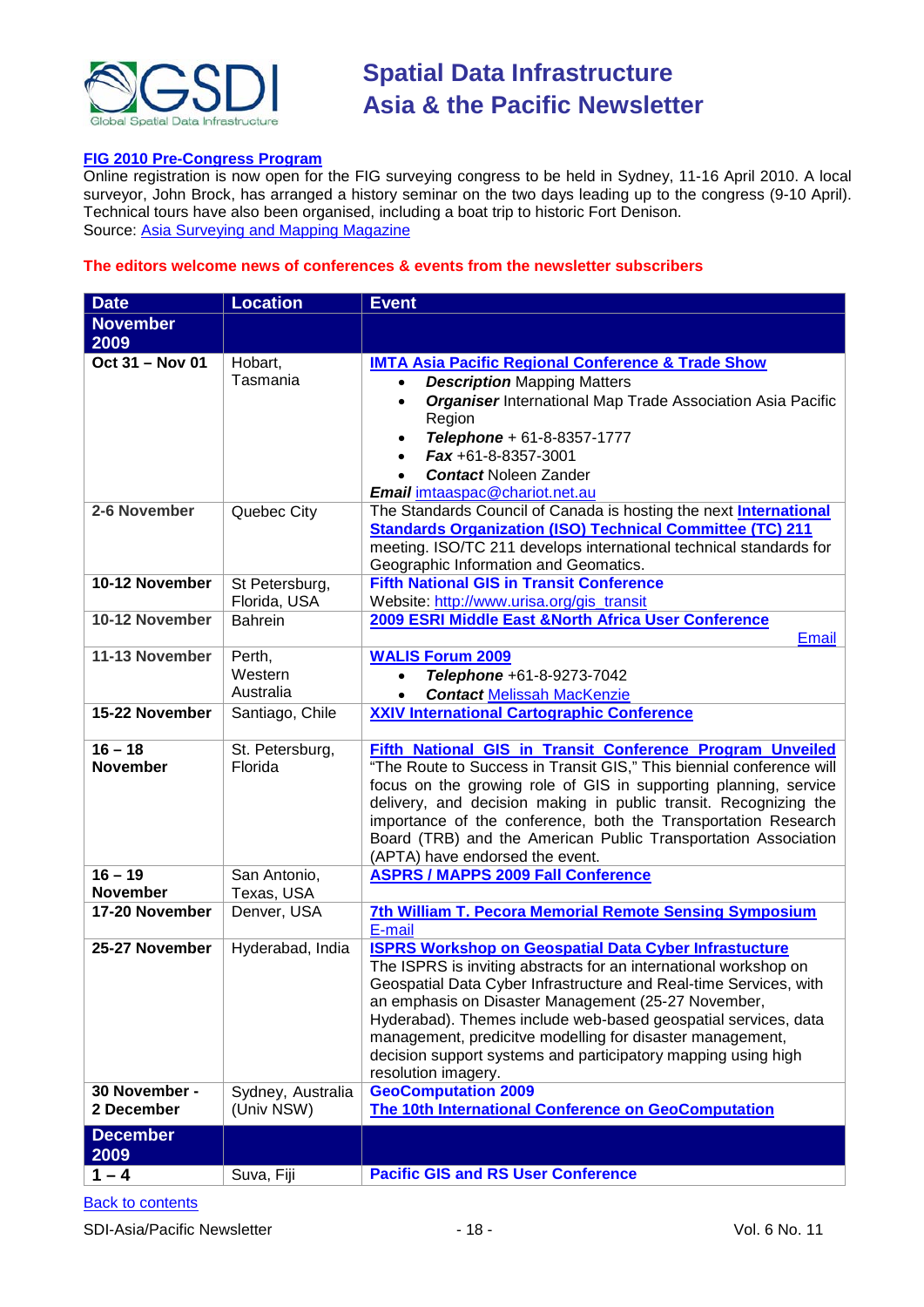

| <b>December</b>            |                          | University of the South Pacific, Suva, Fiji<br>Website<br>Since the first Pacific GIS & RS Conference in 1999, this annual<br>event has attracted many participants, from near and far. Each year<br>the range of GIS & RS technologies presented cover an array of<br>applications including the management of resources of the small<br>island Pacific nations. Shallow water bathymetry derived from<br>satellite imagery, forest function maps to identify areas for to be<br>protected, areas identified for developments in flood zones are<br>some of the applications where the development of GIS & RS in the<br>region have been applied in various sectors. As with previous<br>conferences, there are no fees levied for those wishing to attend.                                               |
|----------------------------|--------------------------|-------------------------------------------------------------------------------------------------------------------------------------------------------------------------------------------------------------------------------------------------------------------------------------------------------------------------------------------------------------------------------------------------------------------------------------------------------------------------------------------------------------------------------------------------------------------------------------------------------------------------------------------------------------------------------------------------------------------------------------------------------------------------------------------------------------|
| $1 - 3$                    | Gold Coast,              | <b>International Global Navigation Satellite Systems Society's</b>                                                                                                                                                                                                                                                                                                                                                                                                                                                                                                                                                                                                                                                                                                                                          |
| <b>December</b>            | Australia                | (IGNSS) 2009 symposium and exhibition                                                                                                                                                                                                                                                                                                                                                                                                                                                                                                                                                                                                                                                                                                                                                                       |
| $1 - 3$                    | Moscow, Russia           | <b>Scanex 4th International Conference "Earth from Digital Space</b>                                                                                                                                                                                                                                                                                                                                                                                                                                                                                                                                                                                                                                                                                                                                        |
| <b>December</b>            |                          | - the most effective solutions"<br><b>Email</b>                                                                                                                                                                                                                                                                                                                                                                                                                                                                                                                                                                                                                                                                                                                                                             |
| $2 - 4$<br><b>December</b> | Feria Valencia,<br>Spain | The 5th Edition of the gvSIG Conference organized by the<br>Regional Ministry of Infrastructure and Transport (CIT), will be held<br>at the Feria Valencia Convention and Exhibition Center, and will<br>once again host the eclipseDay.<br>The call for papers for the Fifth Edition of the gvSIG conference is<br>now open. As of today communication proposals can be sent to the<br>email address to be evaluated by the scientific committee as to their<br>inclusion in the conference program. There are two types of<br>communication: paper or poster. Information regarding to<br>regulations on communication presentations can be found in the<br>report's section. Abstracts will be accepted until September 21st.<br>See also < http://jornadas.gvsig.org/how-to-collaborate ><br>email to . |
| 4 December<br>"NEW"        | Copenhagen,<br>Denmark   | <b>Creating convincing charts, maps and diagrams on climate</b><br>change - workshop at COP15, December 4, 2009 in Copenhagen                                                                                                                                                                                                                                                                                                                                                                                                                                                                                                                                                                                                                                                                               |
| 7-9 December               | Abu Dhabi<br>National    | <b>Global Space Technology Forum 2009</b><br>High caliber speakers, space enthusiasts and professionals are                                                                                                                                                                                                                                                                                                                                                                                                                                                                                                                                                                                                                                                                                                 |
| "NEW"                      | <b>Exhibition Centre</b> | invited to submit abstracts for consideration by a scientific<br>committee to be presented for oral presentation. A limited number<br>of speaking slots are available, and the submissions will be filtered<br>by the judges who will have the final say on the subject at hand.<br>Papers are required to be relevant to one of the topics nominated<br>for discussion within the conference, and in the English language.<br>To submit your paper, send the document by email.                                                                                                                                                                                                                                                                                                                            |
| $17 - 18$                  | Ahmedabad,               | ISPRS International Workshop on "Impact of Climate Change                                                                                                                                                                                                                                                                                                                                                                                                                                                                                                                                                                                                                                                                                                                                                   |
| <b>December</b>            | India                    | on Agriculture"                                                                                                                                                                                                                                                                                                                                                                                                                                                                                                                                                                                                                                                                                                                                                                                             |
| <b>January 2010</b>        |                          |                                                                                                                                                                                                                                                                                                                                                                                                                                                                                                                                                                                                                                                                                                                                                                                                             |
| January 6-8                | Redlands,<br>California  | The first GeoDesign Summit.<br>Geodesign brings geographic information system (GIS) technology<br>into any type of design process such as developing a community<br>project or conducting scientific research. Participants will introduce<br>the first generation of geodesign concepts, technologies, and tools,<br>drawing from the international group's experience in a variety of<br>disciplines.                                                                                                                                                                                                                                                                                                                                                                                                     |
| 19-21 January              | Epicentre,<br>Gurgaon    | <b>MapIndia 2010</b><br>The organisers of Map India 2010, the 13th conference and<br>exhibition on geospatial information technology and applications in<br>India, have issued a call for abstracts for the conference. It will be<br>held 19 - 21 January 2010 at Epicentre, Gurgaon. The conference<br>theme is 'Defining a geospatial vision for India'.                                                                                                                                                                                                                                                                                                                                                                                                                                                 |
| 26-29 January              | Phuket, Thailand         | 16th Session of Asia-Pacific Regional Space Agency Forum<br><b>APRSAF-16 (2010)</b>                                                                                                                                                                                                                                                                                                                                                                                                                                                                                                                                                                                                                                                                                                                         |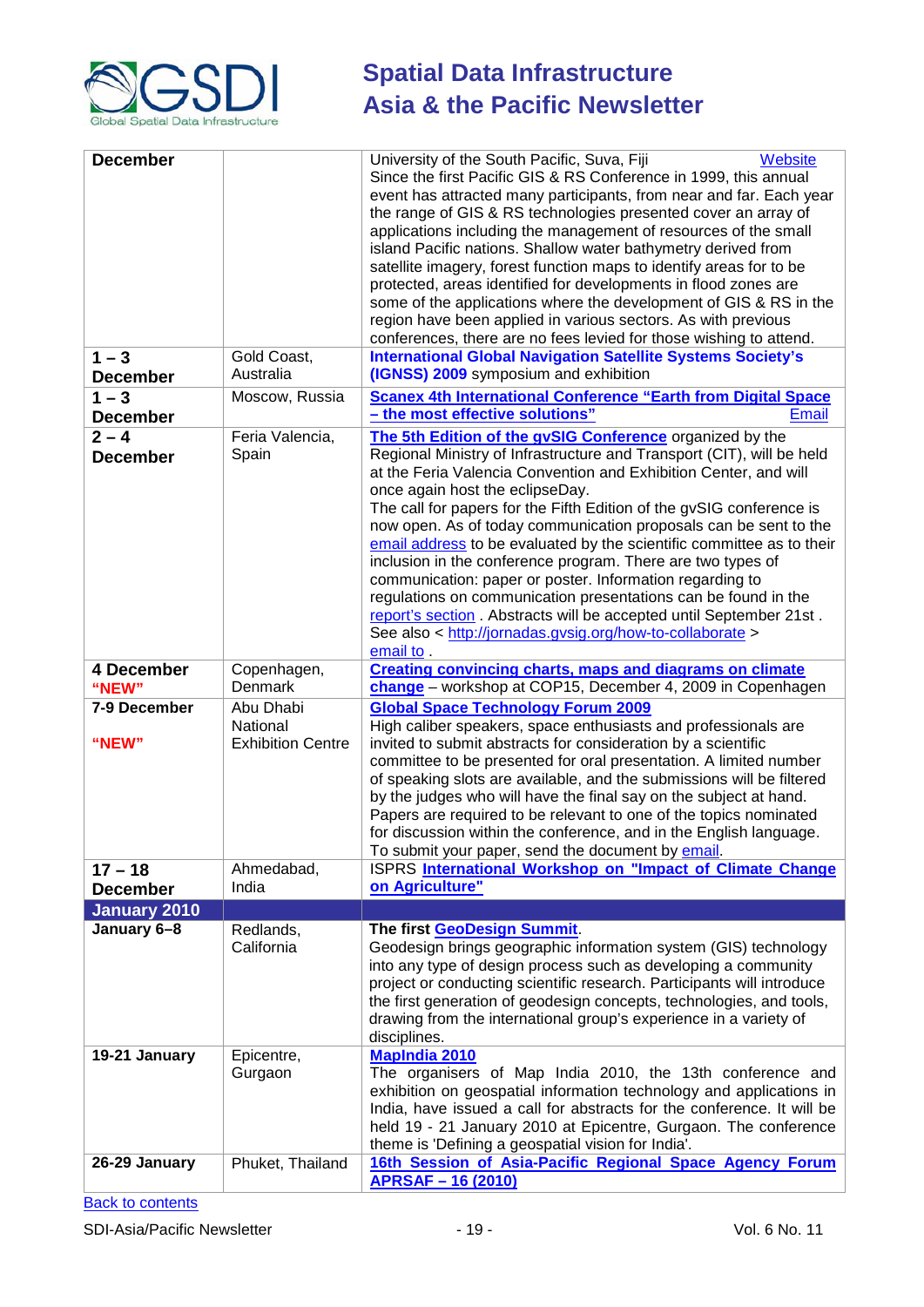

| <b>February 2010</b>   |                                                | <b>APRSAF Secretariat</b><br>c/o Japan Aerospace Exploration Agency<br>1-6-5 Marunouchi, Chiyoda-ku, Tokyo 100-8260 Japan<br>APRSAF-16 Leaflet (PDF 190KB)<br>Click here to subscribe/un-subscribe to APRSAF News MailEmail                                                                                                                                                                                                                                                                                                                                                                                                                                                                                                                                                                                                                                                                                                                       |
|------------------------|------------------------------------------------|---------------------------------------------------------------------------------------------------------------------------------------------------------------------------------------------------------------------------------------------------------------------------------------------------------------------------------------------------------------------------------------------------------------------------------------------------------------------------------------------------------------------------------------------------------------------------------------------------------------------------------------------------------------------------------------------------------------------------------------------------------------------------------------------------------------------------------------------------------------------------------------------------------------------------------------------------|
|                        |                                                |                                                                                                                                                                                                                                                                                                                                                                                                                                                                                                                                                                                                                                                                                                                                                                                                                                                                                                                                                   |
| 2-4 February           | Torino, Italy                                  | <b>Gi4DM 2010 Call for Papers</b><br>Organisers of the International Symposium on Geo-information<br>for Disaster Management (Gi4DM 2010) have issued a call for<br>papers related to the conference theme, 'Remote Sensing and<br>Geo-Information for Environmental Emergencies'. Invitation is also<br>open for contributions covering crisis management in any phase.                                                                                                                                                                                                                                                                                                                                                                                                                                                                                                                                                                          |
| 15-17 February         | Kochi, India                                   | <b>Societal Applications in Fisheries and Aquaculture using</b>                                                                                                                                                                                                                                                                                                                                                                                                                                                                                                                                                                                                                                                                                                                                                                                                                                                                                   |
| "NEW"                  |                                                | <b>Remote Sensing (SAFARI) Symposium</b><br>The SAFARI initiative (Societal Applications in Fisheries and<br>Aquaculture using Remote Sensing) is organising an international<br>symposium on Remote Sensing and Fisheries. The symposium will<br>address a number of themes including Operational Use of Remote<br>Sensing for Fish Harvesting; Ecosystem Indicators to assess Fish<br>Health, Growth and Recruitment; and Implications of Climate<br>Change on Fisheries, amongst others.<br>Abstracts should be submitted electronically no later than October<br>15, 2009.<br>Limited funds for travel expenses will be available to assist<br>selected participants in their efforts to attend the symposium.<br>Awards should not be expected to cover the full travel cost to attend<br>the symposium. Priority will be given to those presenting talks or<br>posters, especially participants from developing nations and/or<br>students. |
| <b>March 2010</b>      |                                                |                                                                                                                                                                                                                                                                                                                                                                                                                                                                                                                                                                                                                                                                                                                                                                                                                                                                                                                                                   |
| $3 - 5$ March          | Gold Coast,<br>Australia                       | <b>ESRI Asia Pacific User Conference and OZRI 2010</b><br>The theme for the conference is GIS: extending the reach. ESRI<br>Australia clients, ESRI users and distributors from around the Asia<br>Pacific region are invited to share their knowledge and experience<br>by submitting an abstract based on the conference theme. The<br>event incorporates OZRI 2010, ESRI Australia's national client<br>conference.<br>Abstract deadline: 16 October 2009.                                                                                                                                                                                                                                                                                                                                                                                                                                                                                     |
| 23 – 26 March<br>"NEW" | Kyushu Sangyo<br>University,<br>Fukuoka, Japan | Fifth International Workshop on "Geographical Analysis,<br>Urban Modeling, Spatial Statistics" GEOG-AN-MOD 10<br>in conjunction with The 2010 International Conference on<br><b>Computational Science and its Applications (ICCSA 2010)</b><br><b>Important dates</b><br>10 November, 2009: Deadline for full paper submission<br>7 December 2009: Notification of acceptance<br>8 January 2010: Deadline for Camera Ready Papers<br>March 23-26, 2010: ICCSA 2010 Conference<br>For further information or questions, please send an e-mail to:<br>Giuseppe Borruso (University of Trieste, Italy)<br>or Beniamino Murgante (University of Basilicata, Italy)                                                                                                                                                                                                                                                                                    |
| <b>April 2010</b>      |                                                |                                                                                                                                                                                                                                                                                                                                                                                                                                                                                                                                                                                                                                                                                                                                                                                                                                                                                                                                                   |
| <b>11-16 April</b>     | Sydney,<br>Australia                           | International Federation of Surveyors (FIG) Congress 2010<br>Contact<br>email<br>The deadline for submission of abstracts is 22 September<br>2009.<br>Alternative URL                                                                                                                                                                                                                                                                                                                                                                                                                                                                                                                                                                                                                                                                                                                                                                             |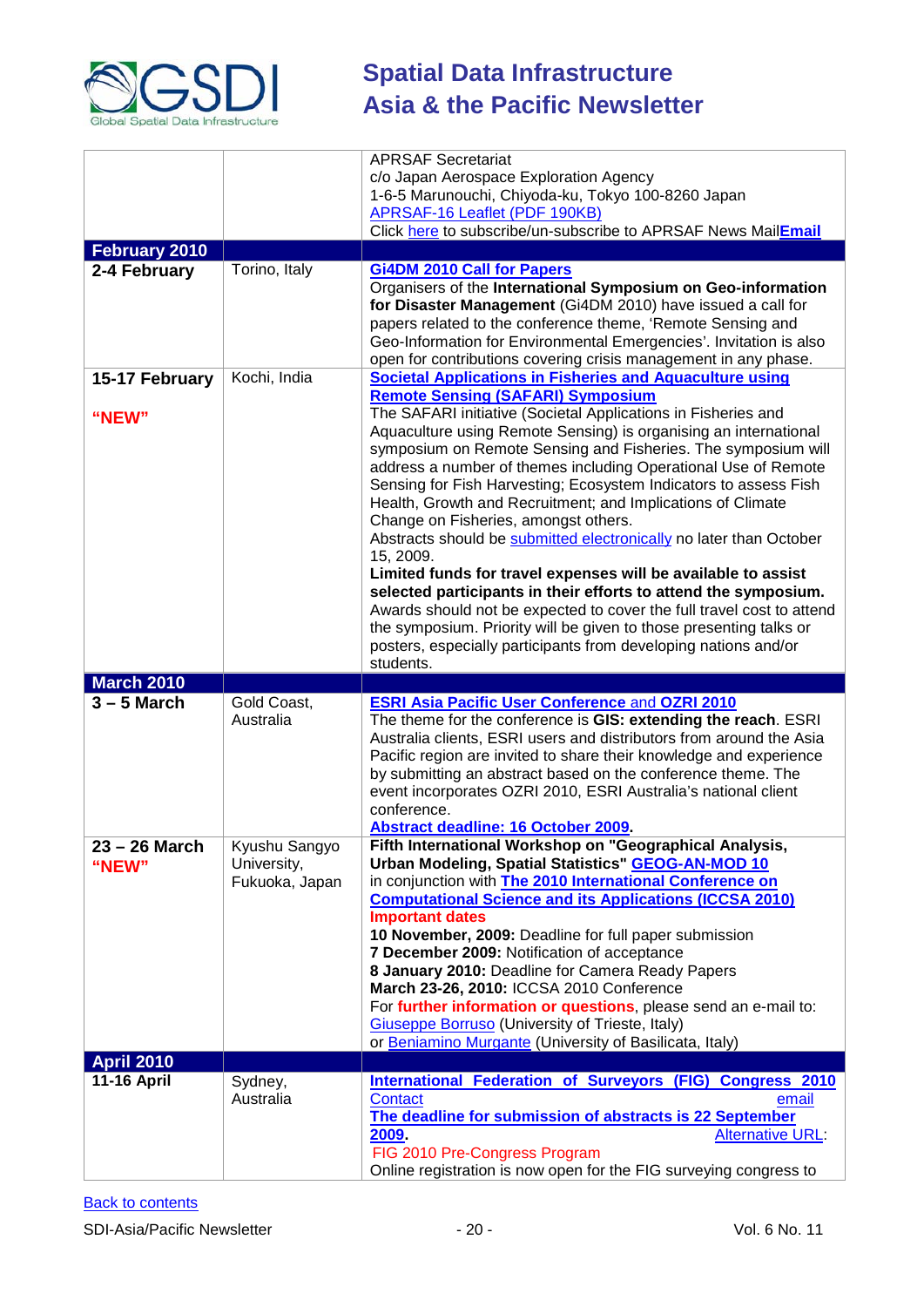

|                             |                  | be held in Sydney, 11-16 April 2010. A local surveyor, John Brock,<br>has arranged a history seminar on the two days leading up to the<br>congress (9-10 April). Technical tours have also been organised,<br>including a boat trip to historic Fort Denison.                                                                                                                                                                              |
|-----------------------------|------------------|--------------------------------------------------------------------------------------------------------------------------------------------------------------------------------------------------------------------------------------------------------------------------------------------------------------------------------------------------------------------------------------------------------------------------------------------|
| 12-13 April                 | Melbourne,       | The International Symposium on Coastal Zones and Climate                                                                                                                                                                                                                                                                                                                                                                                   |
|                             | Australia        | Change (ISCZ) will be held 12-13 April, 2010 at Monash University                                                                                                                                                                                                                                                                                                                                                                          |
| "NEW"                       |                  | in Australia. The coastal zone will house 75 per cent of the world<br>population by 2025. However, coastal zones face severe socio-<br>economic and environmental problems, of which rising sea level is<br>just one. The symposium is sponsored by the Asia Pacific Network<br>for Global Change Research.<br><b>Contact - Registration queries</b><br>Email: Irene. Thavarajah@adm. monash. edu. au                                      |
|                             |                  | <b>Contact - Further Queries</b>                                                                                                                                                                                                                                                                                                                                                                                                           |
|                             |                  | Email: Charlotte.Fisher@sci.monash.edu.au                                                                                                                                                                                                                                                                                                                                                                                                  |
| <b>14-16 April</b>          | Zahedan, Iran    | 4th International Congress of the Islamic World Geographers<br>(ICIWG2010)                                                                                                                                                                                                                                                                                                                                                                 |
| "NEW"                       |                  | Abstract deadline has passed.                                                                                                                                                                                                                                                                                                                                                                                                              |
|                             |                  | This congress is a chance for scholars across Iran and the world to                                                                                                                                                                                                                                                                                                                                                                        |
|                             |                  | exchange ideas and offer solutions in order to address obstacles<br>facing the Islamic world and furthermore achieve sustainable<br>development. Information Technology advances, especially in<br>Information Management as well as new technologies in<br>Geographic Sciences such as Geographic Information System<br>(GIS) and Remote Sensing (RS), are very important to the<br>geography community.<br>Contact.                      |
| 25-29 April                 | Phoenix, Arizona | <b>2010 GITA</b>                                                                                                                                                                                                                                                                                                                                                                                                                           |
| <b>27-28 April</b><br>"NEW" | Singapore        | <b>Spatially Enabled Government Asia - Singapore - 2010</b><br>Spatially Enabled Government Asia will focus on the strategies<br>for data management and data sharing. The conference will draw<br>on local case studies from countries across the Asian region to<br>showcase the different geospatial applications for a variety of<br>governmental purposes viz. health, urban planning, transport,<br>Defence, environment and others. |
| <b>26-29 April</b>          | Sendai, Japan    | PICES Symposium, an international symposium on Climate                                                                                                                                                                                                                                                                                                                                                                                     |
| "NEW"                       |                  | Change Effects on Fish and Fisheries: Forecasting Impacts,<br>Assessing Ecosystem Responses, and Evaluating Management<br>Strategies.<br>Abstract submission deadline: November 30, 2009<br>Financial support application deadline: January 15, 2010                                                                                                                                                                                       |
| 28-29 April                 | Kuala Lumpur,    | The 6th International Remote Sensing and GIS Conference and                                                                                                                                                                                                                                                                                                                                                                                |
| "NEW"                       | Malaysia         | <b>Exhibition (MRSS 2010)</b> is being organised by the Malaysian<br>Remote Sensing Society (MRSS) and Universiti Putra Malaysia. It<br>is scheduled for 28-29 April, 2010 at PWTC in Kuala Lumpur.<br>MRSS has issued a call for papers for the conference. Abstracts<br>must be submitted by 10 January, 2010.<br>Contact E-mail (Attn: Ms Nuraini Bt Abdul Thalib)                                                                      |
| Date to be                  | Taipei           | ASIA GIS 2010 Conference further details to be announced                                                                                                                                                                                                                                                                                                                                                                                   |
| announced                   |                  |                                                                                                                                                                                                                                                                                                                                                                                                                                            |
| <b>May 2010</b>             |                  |                                                                                                                                                                                                                                                                                                                                                                                                                                            |
| 26-28 May                   | Hong Kong        | The 14th International Symposium on Spatial Data Handling<br>Organisers are inviting abstracts related to the theme Theory,<br>Modelling and Concepts in Geospatial Information Science. The<br>event will explore topics such as digital cartography, data modelling<br>for social science and interoperability. The deadline for abstracts is<br>31 August. Pdf flyer available at <b>International Symposium</b>                        |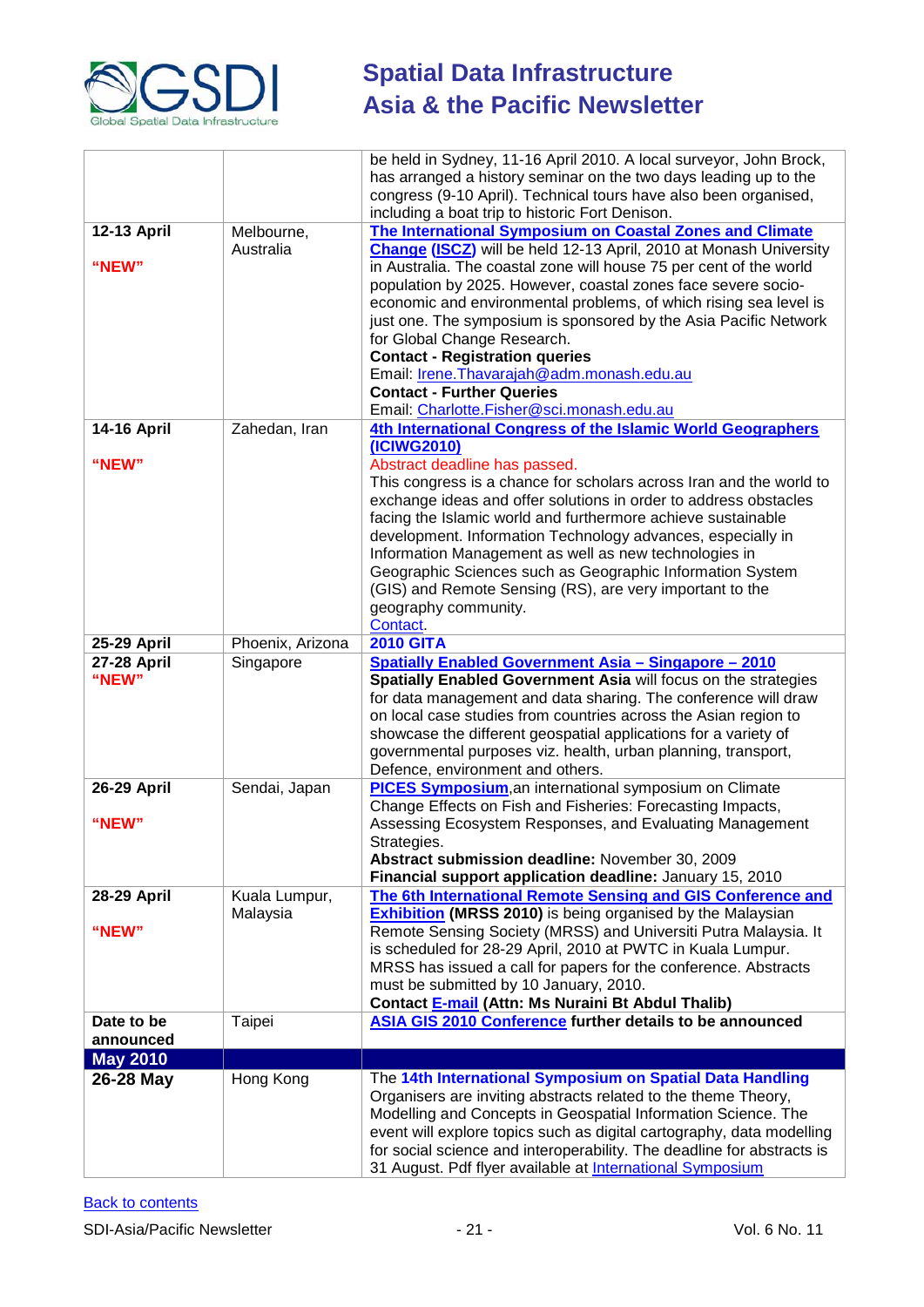

|                  |                   | Announcement                                                         |
|------------------|-------------------|----------------------------------------------------------------------|
| <b>June 2010</b> |                   |                                                                      |
| 9-11 June        | Nottingham,       | The British Cartographic Society Annual Symposium 2010               |
|                  | United Kingdom    | 'Talking With Maps'                                                  |
| "NEW"            |                   | The closing date for submissions is Friday 8th January 2010.         |
|                  |                   | Successful submissions will be notified by no later than Friday 22nd |
|                  |                   | January.                                                             |
|                  |                   | Proposed titles and abstracts of no more than 300 words should be    |
|                  |                   | submitted to:                                                        |
|                  |                   | Mr P Jones, Chair of Programme Committee, Defence Geographic         |
|                  |                   | Centre, Hotine 141, Elmwood Avenue, Feltham, Middx, TW13 7AH.        |
| 21-24 June       | Yogyakarta,       | 9th GISDECO Conference                                               |
|                  | Indonesia         | Theme: Applying Remote Sensing and GIS in Disaster                   |
| "NEW"            |                   | Management                                                           |
|                  |                   | Abstract deadline: 15 January 2010.                                  |
|                  |                   | The conference aims to encourage the use of geospatial               |
|                  |                   | information in disaster and risk management as well as a basis       |
|                  |                   | for spatial planning and regional development. In this scientific    |
|                  |                   | meeting, researchers, lecturers, practitioners and students from     |
|                  |                   | both developed and developing countries meet together to             |
|                  |                   | share ideas in applying geospatial technology in order to satisfy    |
|                  |                   | the needs for planning in disaster prone areas.                      |
|                  |                   | It is intended to select a series of the best papers for publication |
|                  |                   | in a special issue of an international scientific journal. More      |
|                  |                   | information will be provided on this in subsequent                   |
|                  |                   | announcements.                                                       |
|                  |                   | Contact: Dr. Richard Sliuzas, ITC                                    |
|                  |                   | For practical matters: Dr. Projo Danoedoro, PUSPICS Faculty of       |
|                  |                   |                                                                      |
|                  |                   | Geography, Gadjah Mada University,                                   |
| <b>July 2010</b> |                   |                                                                      |
| $5 - 7$ July     | Vienna            | 100 Years ISPRS: Call for Papers                                     |
|                  |                   | Organisers of the ISPRS Commission VII Symposium (5-7 July           |
|                  |                   | 2010, Vienna) are inviting papers relating to the theme, 100 Years   |
|                  |                   | ISPRS - Advancing Remote Sensing Science. They are particularly      |
|                  |                   | seeking contributions that critically review major research areas in |
|                  |                   | remote sensing. The deadline for full-paper review is 28 November    |
|                  |                   | 2009. The deadline for abstract-only review is 28 February 2010.     |
| 6-9 July         | Salzburg, Austria | GI Forum 2010                                                        |
|                  |                   | The organisers of the GI Forum 2010 in Austria have issued a call    |
| "NEW"            |                   | for papers for the conference, which will be held 6-9 July. The      |
|                  |                   | conference theme is spatial assessment and analysis of               |
|                  |                   | vulnerability. Workshops will be held prior to the conference on 6   |
|                  |                   | July.<br>email                                                       |
|                  |                   | <b>IMPORTANT DATES</b>                                               |
|                  |                   | Full papers for publication in the conference proceedings and oral   |
|                  |                   | presenation February 1, 2010                                         |
|                  |                   | Extended abstracts for discussion session February 1                 |
|                  |                   | Extended abstract for poster presentation June 7                     |
|                  |                   | Workshop presentation February 19                                    |
|                  |                   | <b>Registration deadlines</b>                                        |
|                  |                   | Early registration - until May 28, 2010                              |
|                  |                   | Online registration - until June 25                                  |
|                  |                   | On-the-spot registration commences July 6                            |
|                  |                   | The GI Forum pass provides access to the <b>AGIT Symposium</b> and   |
| $12 - 16$ July   | San Diego         | AGIT Expo as well.<br>30 <sup>th</sup> Annual ESRI User Conference   |